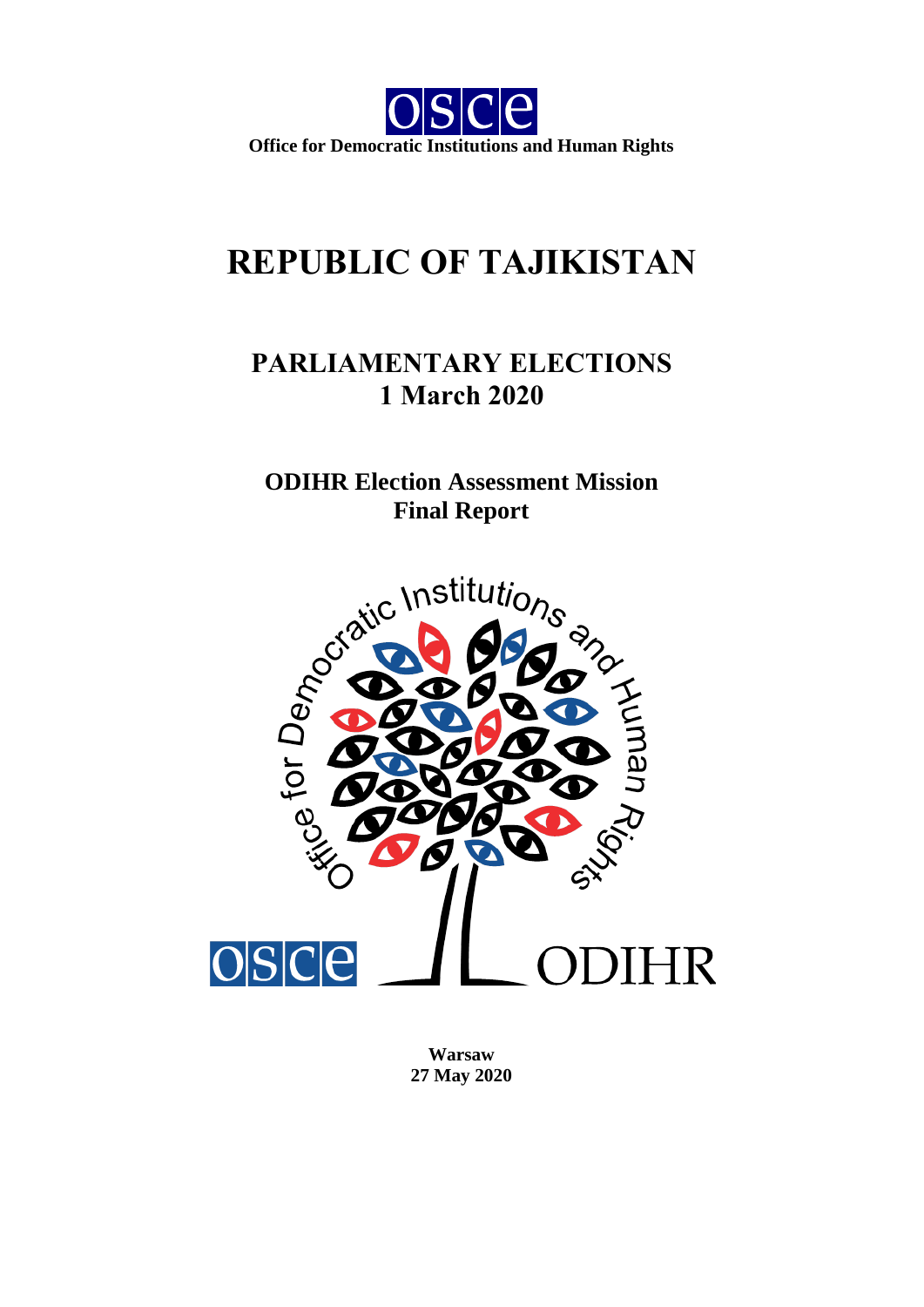# **TABLE OF CONTENTS**

| I.   |                                                                   |  |
|------|-------------------------------------------------------------------|--|
| II.  |                                                                   |  |
| Ш.   |                                                                   |  |
| IV.  |                                                                   |  |
| V.   |                                                                   |  |
| VI.  |                                                                   |  |
| VII. |                                                                   |  |
|      |                                                                   |  |
| IX.  |                                                                   |  |
| X.   |                                                                   |  |
| XI.  |                                                                   |  |
|      | B.                                                                |  |
| XII. |                                                                   |  |
|      |                                                                   |  |
|      |                                                                   |  |
|      |                                                                   |  |
|      | XV. ANNOUNCEMENT OF RESULTS AND POST-ELECTION DAY DEVELOPMENTS 22 |  |
|      |                                                                   |  |
|      | $\mathbf{B}$ .                                                    |  |
|      |                                                                   |  |
|      |                                                                   |  |
|      |                                                                   |  |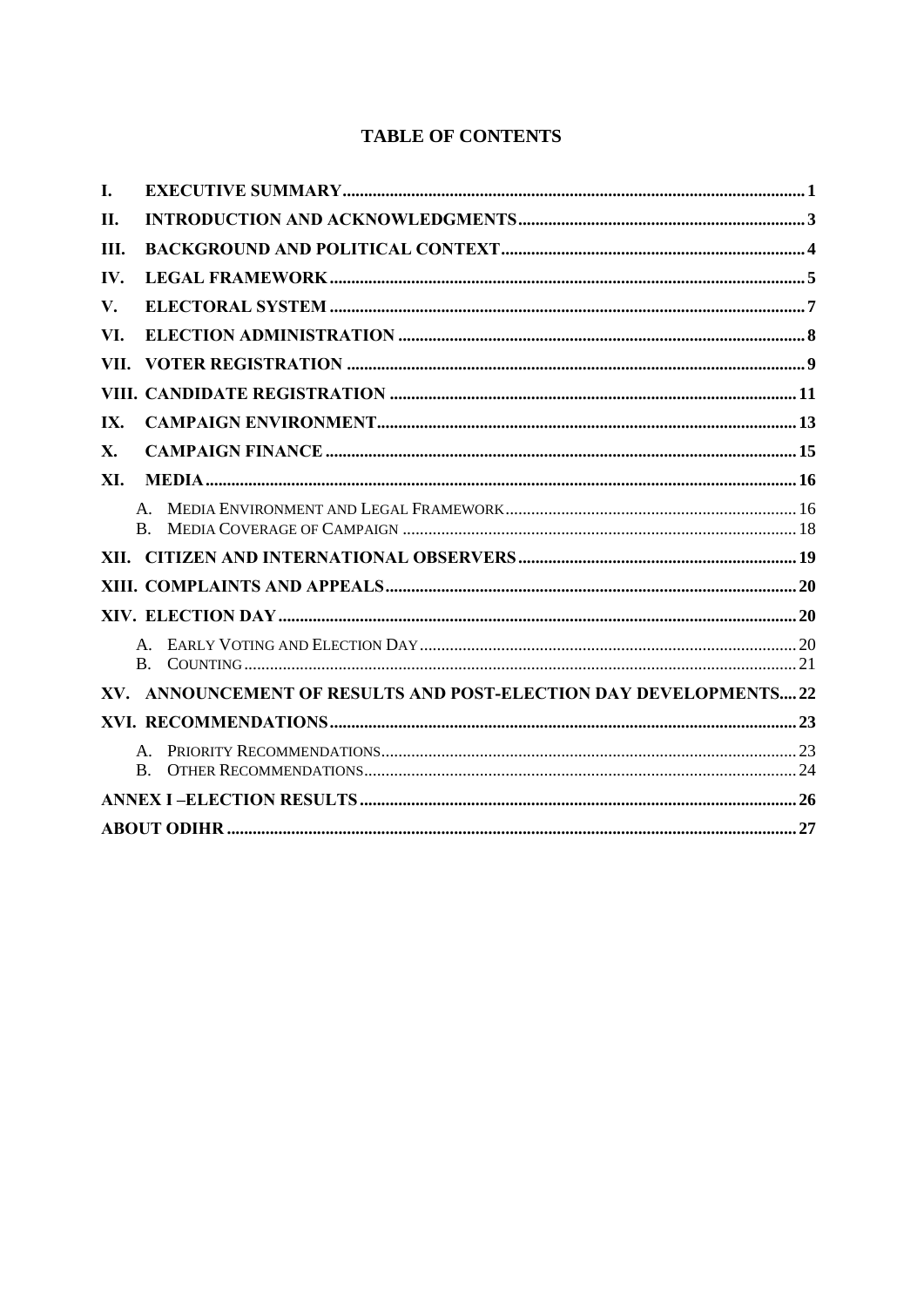#### **REPUBLIC OF TAJIKISTAN**

#### **PARLIAMENTARY ELECTIONS 1 MARCH 2020**

# **ODIHR Election Assessment Mission Final Report<sup>1</sup>**

# <span id="page-2-0"></span>**I. EXECUTIVE SUMMARY**

Following an official invitation from the Ministry of Foreign Affairs of Republic of Tajikistan, the OSCE Office for Democratic Institutions and Human Rights (ODIHR) deployed an Election Assessment Mission (EAM) for the 1 March parliamentary elections. The mission assessed the compliance of the electoral process with OSCE commitments, other international obligations and standards for democratic elections and with national legislation.

The parliamentary elections took place in a tightly controlled environment. Systemic infringements on fundamental political rights and freedoms have left no space for a pluralistic political debate, and genuine opposition has been removed from the political landscape. Consequently, voters were not presented with genuine political alternatives. Operational aspects of the elections appeared to be efficiently administered, yet this did not offset the long-standing transparency and accountability challenges within the election administration, which undermined the integrity and credibility of the process. Significant efforts are needed to align the electoral process with Tajikistan's OSCE commitments and other international obligations and standards for democratic elections.

The Constitution defines Tajikistan as a democratic, law-based, secular, and unitary state. The president is the head of state whose executive powers encompass an effective control of all key institutions, including those in charge of elections, through, among others, an appointment and dismissal system of top executives at all levels and the judiciary.

Legislative powers are vested in a bicameral Supreme Assembly (*Majlisi Oli*) comprising a directly elected lower chamber (*Majlisi Namoyandagon*) and an upper chamber (*Majlisi Milli*). Of the 63 members of the *Majlisi Namoyandagon*, 41 were elected from single mandate constituencies, 22 from a nationwide constituency under a closed list proportional representation system, with a five per cent threshold. The People's Democratic Party of Tajikistan (PDPT) led by President Emomali Rahmon held the absolute majority in the outgoing parliament and local assemblies.

The Constitution formally guarantees fundamental rights and freedoms but unduly restricts suffrage rights. Statutory legislation curbs freedoms of assembly, association and speech. Majority of previous ODIHR recommendations to remove those and other infringements challenging the integrity and credibility of elections remain unaddressed, underscoring the necessity for a comprehensive review of the legal framework.

Recent constitutional amendments and subsequent electoral reform outlawed political parties based on religious platforms, removed the limitation on the term in office of the president, removed party representatives from the Central Commission for Elections and Referenda (CCER) and amended the eligibility criteria for elected offices. The reform was proposed by the government and lacked public consultations. The electoral legal framework was supplemented by CCER regulations, yet they failed to address numerous legal gaps and to clarify key procedures. Not all regulations were

 $\overline{1}$ 

The English version of this report is the only official document. Unofficial translations are available in Tajik and Russian.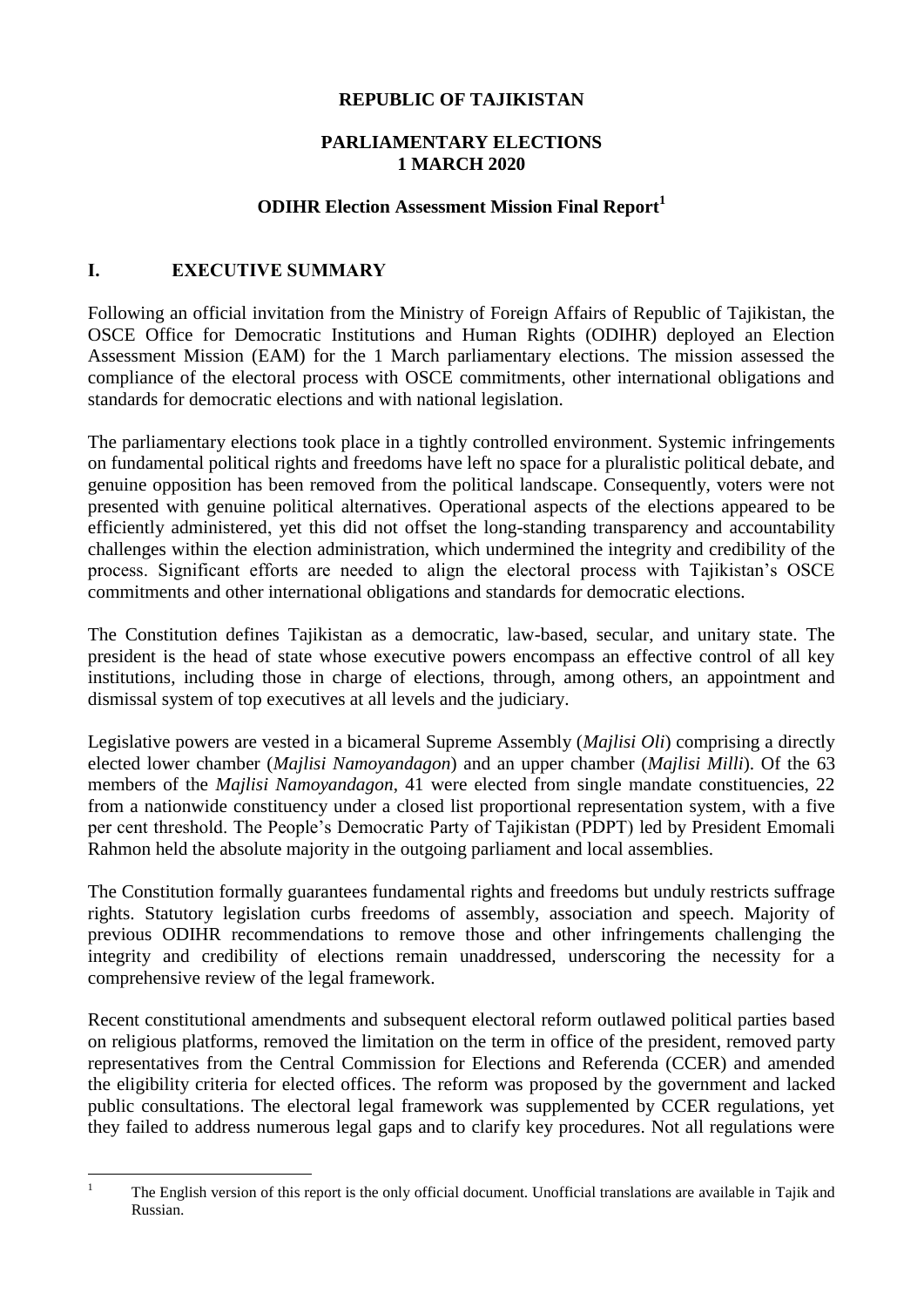published on the CCER website. Positively, the regulatory framework was printed and disseminated to electoral stakeholders.

The elections were managed by a three-tiered election administration, comprising the CCER, 41 District Election Commissions (DECs) and 3,412 Precinct Election Commissions (PECs). Election administration was adequately prepared for the elections. However, it lacked transparency at all levels, and its impartiality and independence from the state authorities was questionable. In an effort to mobilize the electorate, the CCER conducted an active voter information campaign.

A total of 4,929,128 voters were registered for these elections. Voter lists were compiled by the PECs and updated through door-to-door canvassing. There is no centralised voter register and no legal or practical safeguards against multiple registrations either prior to elections or on election day. The authorities are implementing pilot electronic civil registration project, which could form a solid basis for creating a centralised and accurate voter register.

A total of 241 candidates, including 48 women, were registered to contest 63 parliamentary seats. All seven registered parties formally contested the elections, but only the PDPT fielded the maximum number of candidates in both races. In many majoritarian constituencies, the PDPT was challenged only by self-nominated candidates, allegedly affiliated with this party. The CCER did not publish the full list of candidates depriving voters the possibility to familiarize themselves with prospective deputies. The scant public information related to candidate registration precluded the ODIHR EAM from assessing its inclusiveness.

The campaign was defined by the CCER and put into effect by the DECs and local administrations. The ostensible uniformity of campaign methods and reluctance of political parties to raise their profiles independently unveiled the detrimental effect of systematic removal of voices of dissent. None of the parties challenged the President's policies, scrutinised the performance of the government or opposed one another. Neither the campaign nor party programmes prominently featured gender equality issues. In addition, cultural and gender stereotypes are also a major deterrent to women's political engagement.

Electoral campaigns are financed by state funds and private donations. The law sets limits on campaign spending and envisages campaign finance reporting by electoral contestants; however, it does not foresee public disclosure. The CCER is to oversee the compliance of contestants with the rules, yet the law and subsequent CCER regulations lack clear enforcement provisions as well as range of proportionate sanctions. No excessive spending was observed or reported.

Legislative and regulatory instruments are frequently used by state institutions to intimidate media. These include targeted tax inspections, limitations on distribution, as well as pressure on media by state security structures. Insulting and defaming the president or other state officials, including online, is a criminal offence. This curtails analytical journalism and induces self-censorship.

Media coverage of the elections reflected the lethargy of the campaign. There were no debates between candidates, and media did not scrutinise their manifestos. Private outlets mostly relied on information disseminated by the state-owned news agency, while the coverage of the President's activities dominated on state television. Only a few news websites, most of them operating from abroad, some Facebook groups and blogs offered an alternative content. Authorities sporadically blocked access to most critical news websites, including during campaign, effectively depriving voters from making a fully informed choice.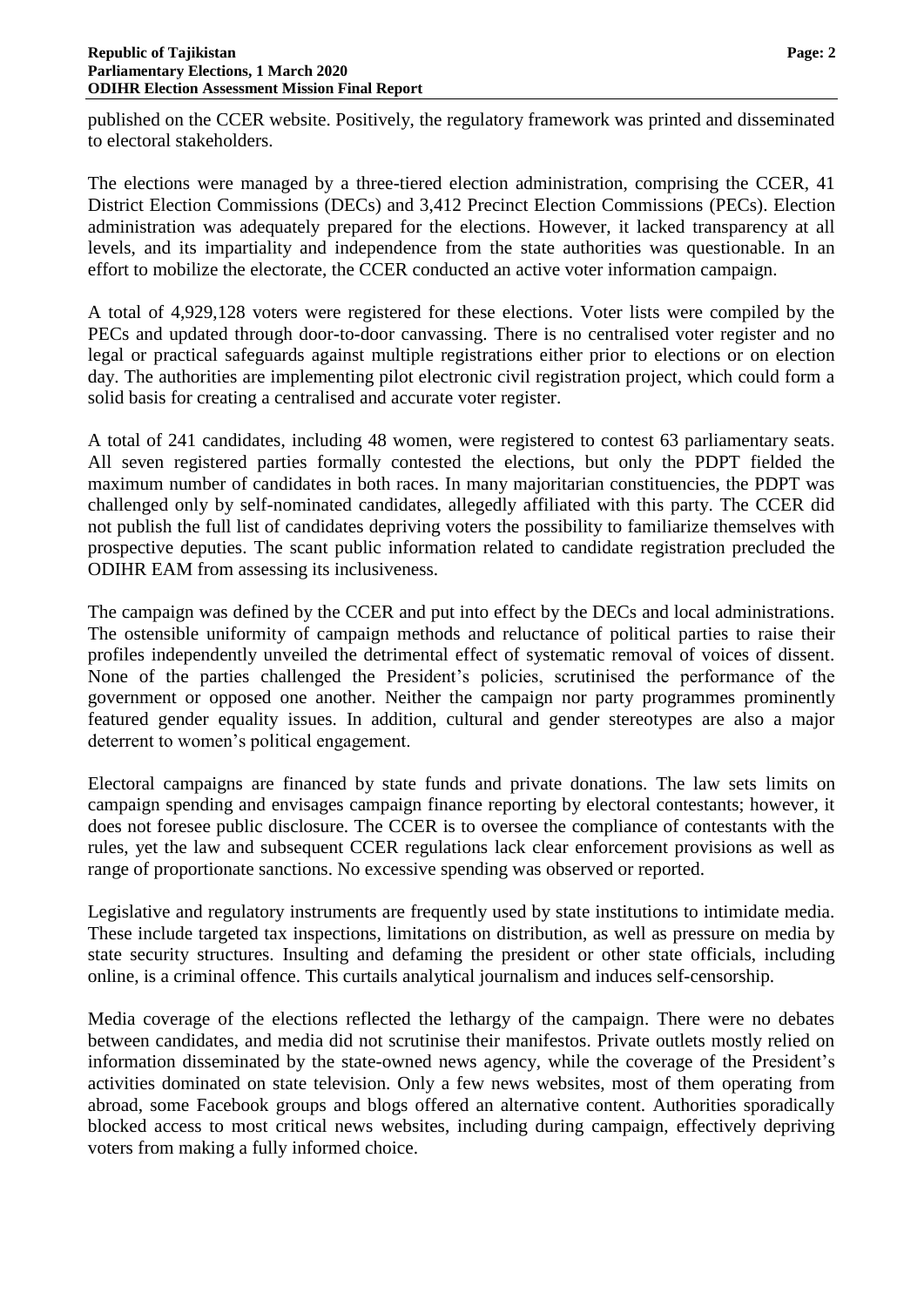The electoral law provides for party proxies and international election observation, but does not guarantee observers access to critical stages of the process. Contrary to OSCE commitments, the law does not foresee nonpartisan citizen election observation, a vital element of scrutiny of the elections.

The principle of judicial review is guaranteed for electoral disputes by the legislation and the right to redress is afforded to all electoral participants. The ODIHR EAM was not aware of any complaints filed during the entire electoral process, leaving the electoral dispute resolution mechanisms untested.

The EAM, in line with ODIHR's methodology, did not observe election day processes in a systematic or comprehensive manner. The limited number of polling stations visited were adequately equipped and organised. Access to polling stations for voters with reduced mobility was improved by introducing ramps and its positive effect was also observed by the ODIHR EAM. Serious irregularities were observed during voting and counting, including but not limited to proxy and family voting and ballot box stuffing. Tabulation of results lacked transparency.

The CCER announced the preliminary election results on 2 March in a televised press conference. The CCER published names of elected deputies in the state newspaper, but did not disclose results from single mandate constituencies. The voting results were neither broken down by constituency or polling station level, nor were they published on the CCER website. This significantly reduced the trust in the integrity of result tabulation and effectively excluded any independent scrutiny of the results. All but one party accepted the results and elected deputies were sworn in on 17 March.

This report offers recommendations to support efforts to align elections in Tajikistan with OSCE commitments and other international obligations and standards for democratic elections. Priority recommendations focus on the need to ensure full respect for freedom of expression, including unimpeded work of independent media, to provide for CCER independence and transparency of selection of election commissioners, to develop a centralized voter register, to institute robust procedures for counting and tabulation, to respect voters' right to information and to allow citizen observation. ODIHR stands ready to assist the authorities to address the recommendations contained in this and previous reports.

# <span id="page-4-0"></span>**II. INTRODUCTION AND ACKNOWLEDGMENTS**

Following an official invitation from the Ministry of Foreign Affairs of the Republic of Tajikistan (MFA) to observe the 1 March 2020 parliamentary elections and based on the recommendation of a Needs Assessment Mission conducted from 9 to 12 December 2019, the OSCE Office for Democratic Institutions and Human Rights (ODIHR) deployed an Election Assessment Mission  $(EAM)$  from 13 February to 7 March.<sup>2</sup> The ODIHR EAM, led by Ambassador Eberhard Pohl, consisted of seven experts from seven OSCE participating states. The EAM was based in Dushanbe and visited the districts of Faizobad, Hisor, Nurek, Rudaki, Tursunzade and Vahdat.

The electoral process was assessed for compliance with OSCE commitments, other international obligations and standards for democratic elections, and with national legislation. In line with ODIHR's methodology, the EAM did not observe election day proceedings in a systematic or comprehensive manner, but visited a limited number of polling stations.

 $\frac{1}{2}$ 

See all previous [ODIHR election reports on Republic of Tajikistan.](https://www.osce.org/odihr/elections/tajikistan)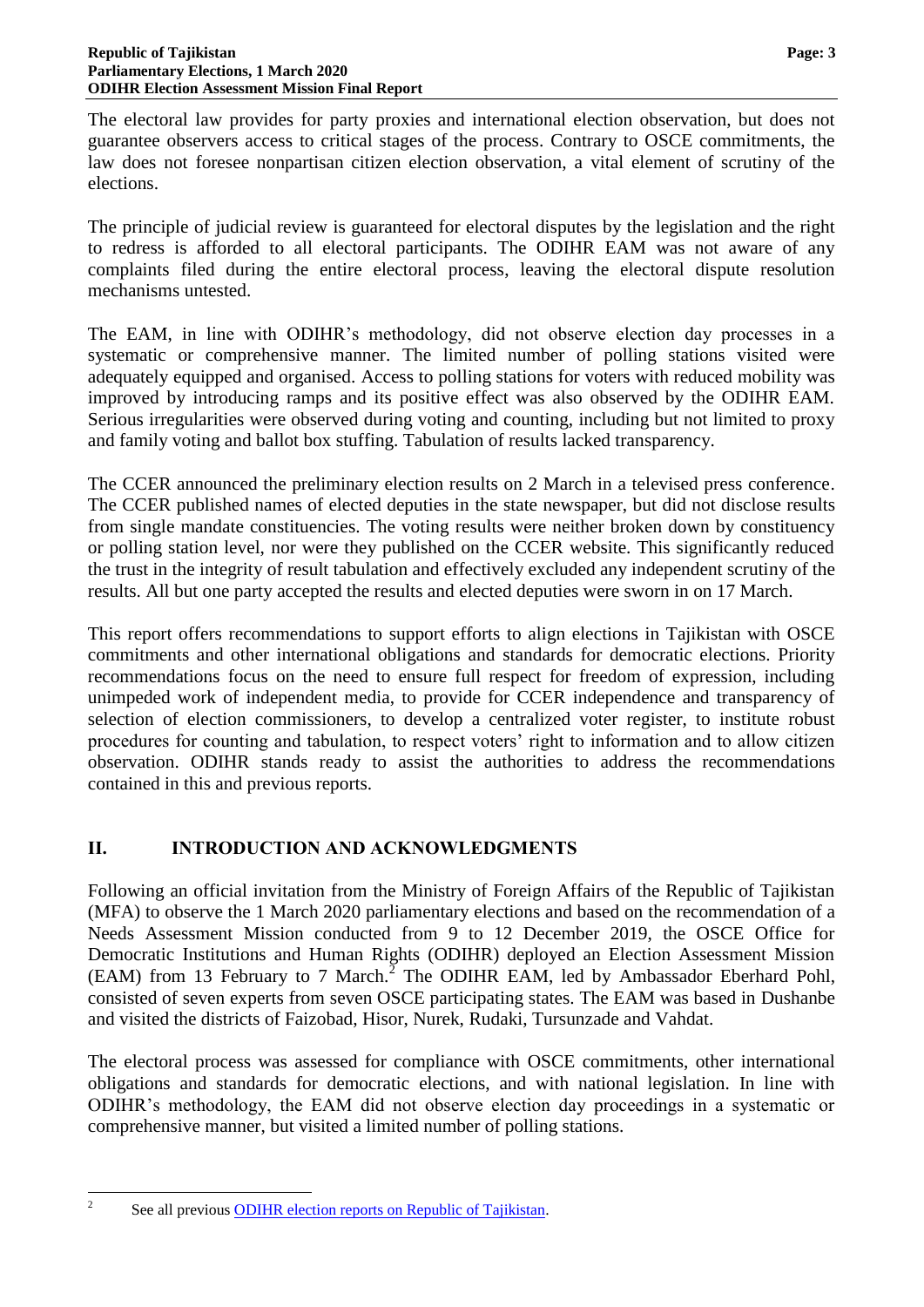The ODIHR EAM wishes to thank the MFA and the Central Commission for Elections and Referenda (CCER) for their co-operation. The assessment of the electoral process would have benefited from the EAM having more regular and effective meetings with the CCER and more timely and comprehensive information from the authorities.<sup>3</sup> The ODIHR EAM expresses its appreciation to civil society organizations, media, political parties, state institutions, and international community representatives for their co-operation and for sharing their views.

# <span id="page-5-0"></span>**III. BACKGROUND AND POLITICAL CONTEXT**

The Constitution defines Tajikistan as a democratic, law-based, secular, and unitary state. The president is head of state determining domestic and foreign policy. The president's executive powers encompass an effective control of state institutions, including through appointing and dismissing top executives and the judiciary.<sup>4</sup> The far-reaching effect of those powers was exhibited in early 2020 when more than 50 state officials, including ministers and their deputies, heads of state institutions, prosecutors, police officers and district-level office holders, were either released from their duties or rotated by Presidential decrees.<sup>5</sup> Such a system undermines the separation of powers.

Legislative powers are vested with the bicameral Supreme Assembly (*Majlisi Oli*) comprising a directly elected lower chamber *Majlisi Namoyandagon* and an indirectly elected upper chamber *Majlisi Milli.* One fourth of the latter is appointed by the president. People's Democratic party of Tajikistan (PDPT) led by President Emomali Rahmon holds an absolute majority in both chambers and at all local councils, providing for an unopposed implementation of the President's policies.<sup>6</sup>

On 4 December, the President decreed elections to the *Majlisi Namoyandagon* (hereinafter parliamentary elections) to take place on 1 March. The fifth parliamentary elections, since the end of the 1992-1997 civil war, took place against a backdrop of long-standing systemic curbs on fundamental political rights and freedoms.<sup>7</sup> Constraints on freedom of association include banning of opposition parties and movements and labelling them as terrorist and extremist organisations.<sup>8</sup> Consequently, no new political party has been registered since 2005; civil society refrains from open discussion of politics and elections, citing fear of retribution and closure. 9 The cumbersome financial reporting requirements for civil society organisations introduced by the 2019 amendments

<sup>&</sup>lt;sup>2</sup><br>3 Standard election observation methodology includes regular meetings with electoral stakeholders and observation of meetings of election management bodies. See the 2005 [Declaration of Principles for International](https://www.osce.org/odihr/16935?download=true)  [Election Observation.](https://www.osce.org/odihr/16935?download=true)

<sup>&</sup>lt;sup>4</sup> The president appoints and dismisses the prime minister, ministers and heads of executive authorities at regional and local levels, as well as the prosecutor general, and nominates and appoints judges at all levels. 5

Presidential [decrees](http://www.president.tj/ru/node/8112?page=2) from January and February 2020. None of those decrees contain an elaborated reasoning.

<sup>6</sup> Following parties were represented in the outgoing *Majlisi Namoyandagon*: the PDPT with 51 seats, Agrarian party of Tajikistan (APT) with 5 seats, Party of Economic Reform of Tajikistan (PERT) with 3 seats, Communist party of Tajikistan (CPT) with 2 seats, Democratic party of Tajikistan (DPT) and Socialist party of Tajikistan (SPT) with one seat each. The seventh registered party is Social Democratic party of Tajikistan (SDPT).

<sup>7</sup> See paragraphs 24, 38, 48, 50 and 52-55 of the UN Human Rights Council (UNHRC) [Concluding observations](https://www.ohchr.org/EN/Countries/ENACARegion/Pages/TJIndex.aspx)  [on the third periodic report of Tajikistan](https://www.ohchr.org/EN/Countries/ENACARegion/Pages/TJIndex.aspx) (CCPR/C/TJK/CO/3, 22 August 2019). See also paragraphs 5, 6, 13, 14, 16, 20-22, 25, 28, 35, 37, 39, 42, 55 and respective recommendations No. 70, 72, 74, 79, 81 of the UNHRC [Report of the Special Rapporteur on the promotion and](https://undocs.org/en/A/HRC/35/22/Add.2) protection of the right to freedom of opinion and [expression on his mission to Tajikistan](https://undocs.org/en/A/HRC/35/22/Add.2) (A/HRC/35/22/Add.2, October 2017).

<sup>8</sup> Banned parties and movements include Group 24 (judgement of Supreme Court (SC) from 9 October 2014), Islamic Renaissance Party of Tajikistan (judgement of the SC from 29 September 2015) and The National Alliance of Tajikistan (judgement of the SC from 15 August 2019).

 $\alpha$ Paragraph 9.1 of the [1990 OSCE Copenhagen Document](https://www.osce.org/odihr/elections/14304?download=true) states: "everyone will have the right to freedom of expression, including the right to communication. This right will include freedom to hold opinions and to receive and impart information and ideas without interference by public authority and regardless of frontiers".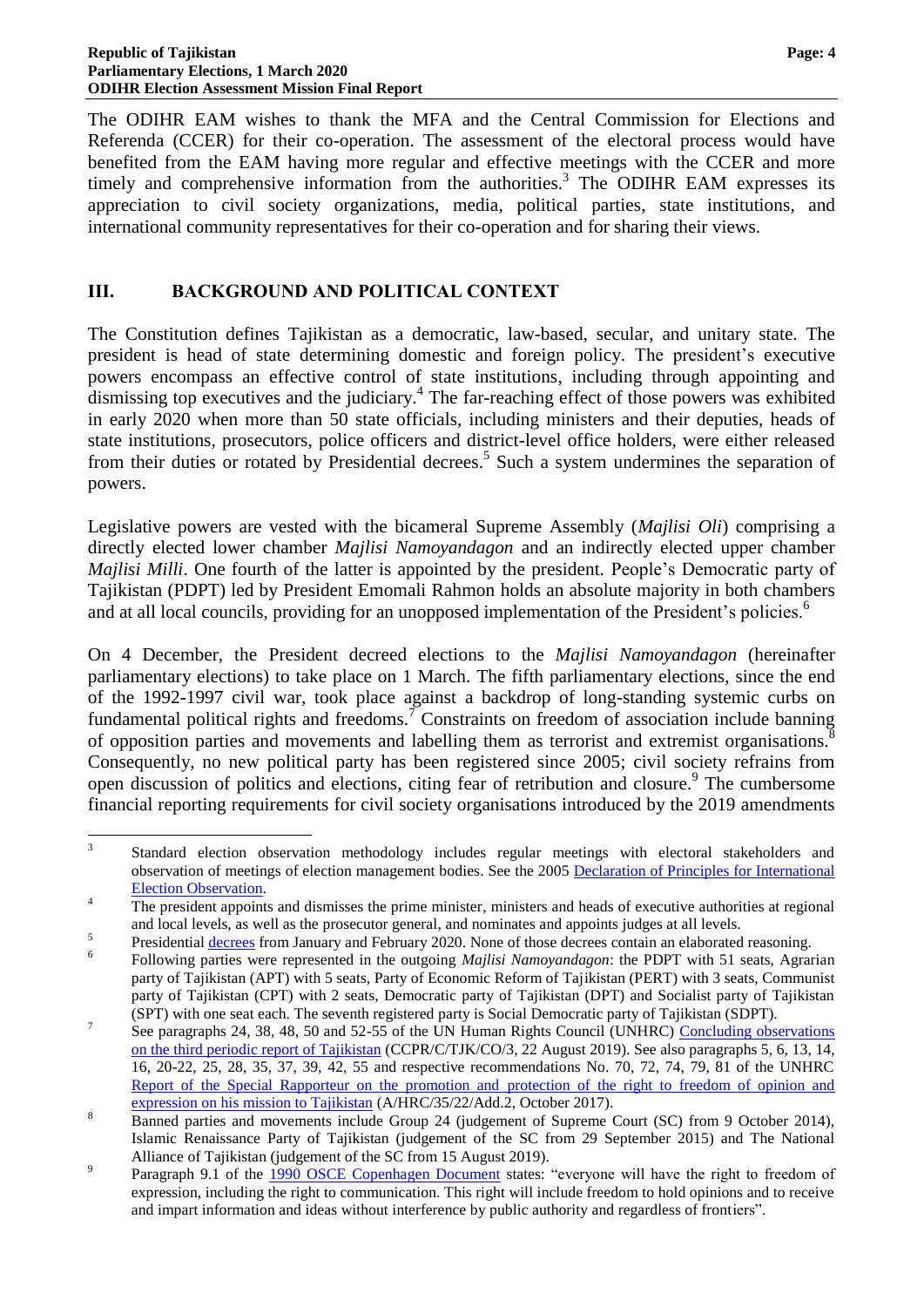to the Law on Public Associations and the obligation to submit yearly account on planned activities had a further chilling effect on the nonpartisan activism.

The prosecution of human rights activists and journalists often cites security and radicalisation concerns and curtails freedom of expression.<sup>10</sup> Public space for a pluralistic discourse is scant as media is subservient to the authorities and critical online sources are frequently blocked.<sup>11</sup> According to ODIHR EAM interlocutors, coordinated online propaganda is used to control the public narrative.<sup>12</sup> Such an environment is not conducive to the conduct of democratic elections in compliance with Tajikistan's OSCE commitments and other international obligations with respect to freedoms of expression, association and assembly, as well as citizens' right to take part in the conduct of public affairs.

# <span id="page-6-0"></span>**IV. LEGAL FRAMEWORK**

Tajikistan is signatory to the main international and regional human rights instruments relevant to elections.<sup>13</sup> Positively, in 2018, Tajikistan signed but has not yet ratified the UN Convention on the Rights of Persons with Disabilities (CRPD). Parliamentary elections are primarily regulated by the 1994 Constitution, last amended in 2016, the 1999 Constitutional Law on Elections to the *Majlisi Oli*, last amended in 2019 (hereinafter the election law) and the 2019 Law on the Central Commission on Elections and Referenda.<sup>14</sup> The legal framework is supplemented by regulations issued by the CCER.

*To ensure universal suffrage the authorities should consider ratifying the UN Convention on the Rights of Persons with Disabilities and consistently apply its provisions.*

The Constitution formally guarantees fundamental freedoms of movement, association, assembly and expression as well as the right to elect and to be elected based on universal, equal, direct suffrage through secret ballot. However, it includes undue restrictions to suffrage rights, such as blanket restrictions for citizens serving prison terms regardless of the severity of the crime and for persons declared incompetent (see *Voter Registration*). Statutory legislation continues to curb the free exercise of peaceful assembly, association and freedom of speech by subjecting public

<sup>10</sup> <sup>10</sup> In January 2020, authorities arrested more than 100 persons charged with being members of Muslim Brotherhood, among them 20 university professors. The ODIHR EAM interlocutors saw this as election-related. See also [OSCE Representative on Freedom of the Media \(RFoM\) call](https://www.osce.org/representative-on-freedom-of-media/376369) on Tajikistani authorities to remove names of journalists from list of people with connections to terrorists (27 March 2018). Paragraph 38 of the UNHRC [Report of the Special Rapporteur on the promotion and protection of human rights and fundamental freedoms](https://undocs.org/A/HRC/31/65)  [while countering terrorism](https://undocs.org/A/HRC/31/65) (A/HRC/31/65/, April 2016) reads that "while the right to freedom of expression [...] can, and sometimes must, be limited, these restrictions must not jeopardize the essence of the right, […], simply holding or peacefully expressing views that are considered "extreme" under any definition should never be criminalized, unless such views are associated with violence or criminal activity".

<sup>&</sup>lt;sup>11</sup> See the OSCE RFoM's call on Tajik authorities to reinstate access to online media resources (<u>7 May 2019</u>).<br><sup>12</sup> Several ODUID EAM interleavings informed that university students are often tooled with generating

Several ODIHR EAM interlocutors informed that university students are often tasked with generating and sharing online content that would praise state policies and discredit independent news.

<sup>&</sup>lt;sup>13</sup> These include the 1948 [Universal Declaration of Human Rights,](https://www.un.org/en/universal-declaration-human-rights/) the 1965 Convention on the Elimination of All [Forms of Racial Discrimination,](https://www.ohchr.org/en/professionalinterest/pages/cerd.aspx) the 1966 [International Covenant on Civil and Political Rights](https://www.ohchr.org/en/professionalinterest/pages/ccpr.aspx) (ICCPR), the 1979 [Convention on the Elimination of All Forms of Discrimination Against Women \(](https://www.ohchr.org/en/professionalinterest/pages/cedaw.aspx)CEDAW) and its optional protocol, the 2003 [UN Convention Against corruption](https://www.unodc.org/unodc/en/corruption/uncac.html) (UNCAC) and the 2002 CIS [Convention on Standards of](https://www.venice.coe.int/webforms/documents/default.aspx?pdffile=CDL-EL(2006)031rev-e)  [Democratic Elections, Electoral Rights and Freedoms](https://www.venice.coe.int/webforms/documents/default.aspx?pdffile=CDL-EL(2006)031rev-e) (CIS Convention).

<sup>&</sup>lt;sup>14</sup> Relevant provisions of the 1998 Law on Political Parties, the 2014 Law on Public Meetings, Demonstrations and Rallies, the 2013 Law on Periodical Print and Other Mass Media, the 2008 Civil Procedures Code, the 2008 Code of Administrative Offences and the 1998 Criminal Code also regulate certain aspects of elections.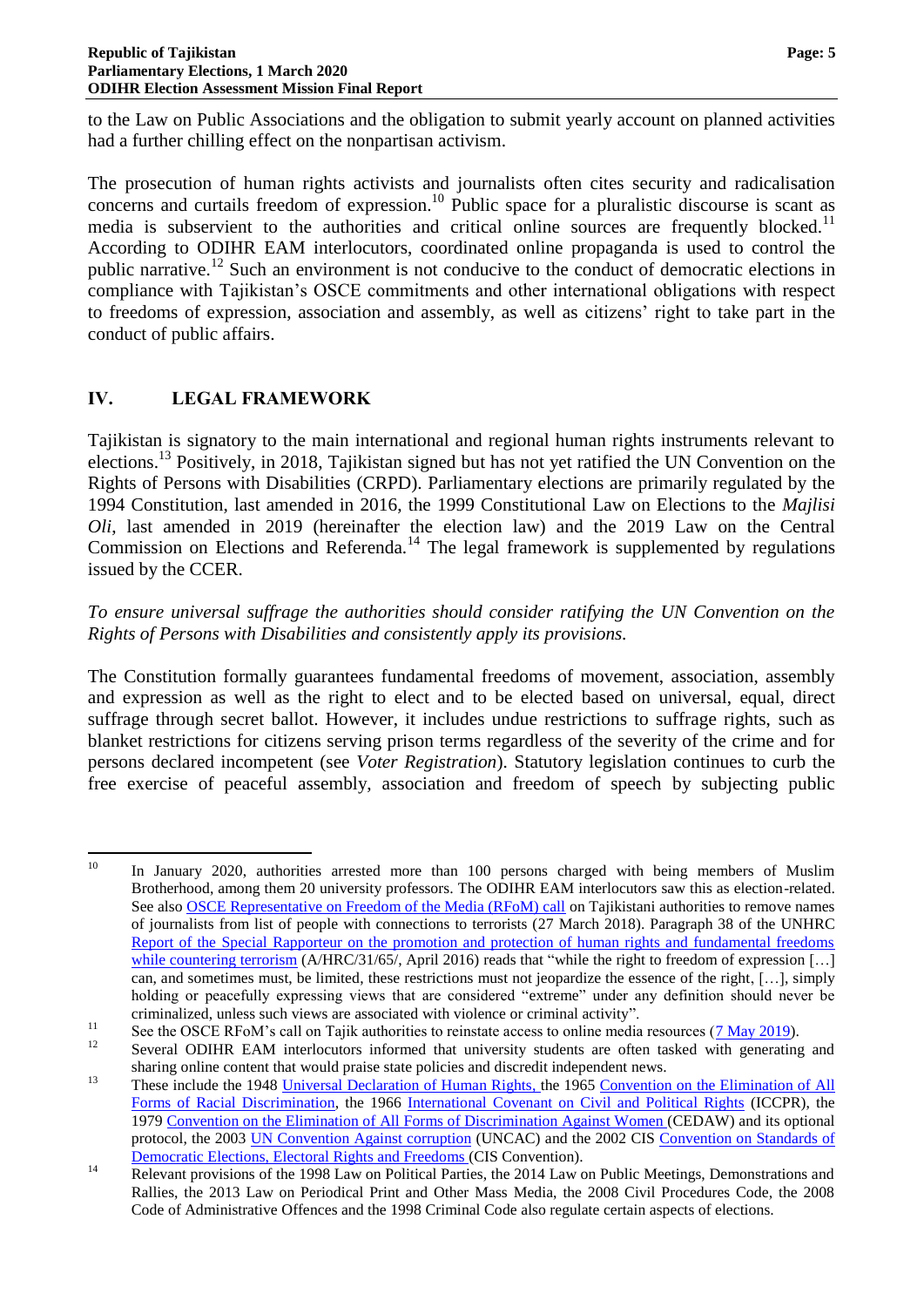gatherings to highly restrictive authorisation procedure, by banning the registration of new political parties with unclear or undefined criteria; and by criminalising defamation.<sup>15</sup>

Tajikistan has committed itself to promote gender equality.<sup>16</sup> The Constitution states that men and women enjoy equal rights. In 2017, the government adopted the state programme for 2017-2022 aimed at the selection of qualified women for senior positions in all executive authorities. <sup>17</sup> At the same time, the legal framework does not provide for quota or any other special measures to enhance women representation in elected positions. Women are underrepresented in the parliament and in political life in general, especially in decision-making positions.<sup>18</sup> Fourteen women (22 per cent) were elected to *Majlisi Namoyandagon*, an increase from 19 per cent in 2015, which is positive.

Constitutional amendments approved during the 2016 national referendum outlawed political parties based on religious platforms and removed the limitation on the term in office of the president, reduced the minimum age to run for presidency from 35 to 30 years and increased the age to stand as a candidate for parliamentary elections from 25 to 30.<sup>19</sup> Further changes to the election law enacted in 2017, 2018 and 2019 mirrored constitutional amendments. The reform was proposed by the government and lacked public consultations.

Although legal framework could provide a basis for the conduct of democratic elections, the legislation circumscribing the political environment in which elections are taking place does not accord with international standards. Following the 2015 parliamentary elections, ODIHR offered numerous recommendations to the Tajikistani authorities for consideration. Namely, lack of independence of election administration, deficit of measures ensuring the separation between the state and the party, undue restrictions to suffrage rights and extensive constraints on freedom of expression, inadequate transparency and deficiencies in the polling and counting process were among the issues covered in the recommendations for reform. Despite legal changes enacted in 2017, 2018 and 2019, all these shortcomings and infringements challenging the integrity and credibility of elections remained unaddressed, having a detrimental effect on the 2020 electoral process. This underscores the necessity for a comprehensive review of the regulatory framework as well as practices employed by relevant state institutions.

*A comprehensive review of the electoral legal framework should be undertaken in an open and inclusive manner to eliminate the significant shortcomings identified in this and prior ODIHR reports.*

For these elections, the CCER reissued several regulations, including on candidate registration, establishment and work of district election commissions (DECs) and precinct election commissions (PECs), registration of domestic and international observers, campaign finance, and complaints and

 $15$ <sup>15</sup> Articles 12 and 13 of the Law on Public Meetings, Demonstrations and Rallies stipulate that an authorization is necessary 15 days prior to the organization of any gathering and any event. Please also see section on *Campaign Environment*. Paragraph 118 of the 2010 [ODIHR and Council of Europe Venice Commission Guidelines on](https://www.osce.org/odihr/73405?download=true)  [Freedom of Peaceful Assembly](https://www.osce.org/odihr/73405?download=true) recommends that "any legal provisions concerning advance notification should require the organizers to submit a notice of the intent to hold an assembly, but not a request for permission".

<sup>&</sup>lt;sup>16</sup> In paragraph 23 of the [1999 OSCE Istanbul Document](https://www.osce.org/mc/39569?download=true) participating States committed to "making equality" between men and women an integral part of [their] policies". See also article 7(b) of the [CEDAW](https://www.ohchr.org/en/professionalinterest/pages/cedaw.aspx) and paragraph 26 of the [1997 CEDAW Committee's General Recommendation 23.](https://www.refworld.org/docid/453882a622.html)

<sup>&</sup>lt;sup>17</sup> See the [government decree No 158](http://www.adlia.tj/show_doc.fwx?rgn=128972) of 1 July 2017. Minister of Justice stated to the ODIHR EAM that following that decree all deputy ministers and deputy mayors were women.

<sup>&</sup>lt;sup>18</sup> See UN Committee on the Discrimination against Women Concluding Observations on the sixth periodic report [of Tajikistan](http://docstore.ohchr.org/SelfServices/FilesHandler.ashx?enc=6QkG1d%2fPPRiCAqhKb7yhsqWC9Lj7ub%2fHrJVf1GxZMHEKIgEy3EV5MKcAXsLQp5PD%2f8ImKYnx5c5kZmLuDnLTgSAlT6y0SSbvstiO0QCI3CeUoLxhiRKPuMH6Ge%2fXu2wp) (14 November 2018), CEDAW/C/TJK/CO/6, paragraphs 31-32.

<sup>&</sup>lt;sup>19</sup> The UN Special Rapporteur on the promotion and protection of the right to freedom of opinion and expression has [stated](https://undocs.org/en/A/HRC/35/22/Add.2) that "constitutional amendments combined with several additional national laws have significantly jeopardized the protection of the right to freedom of expression and freedom of religion".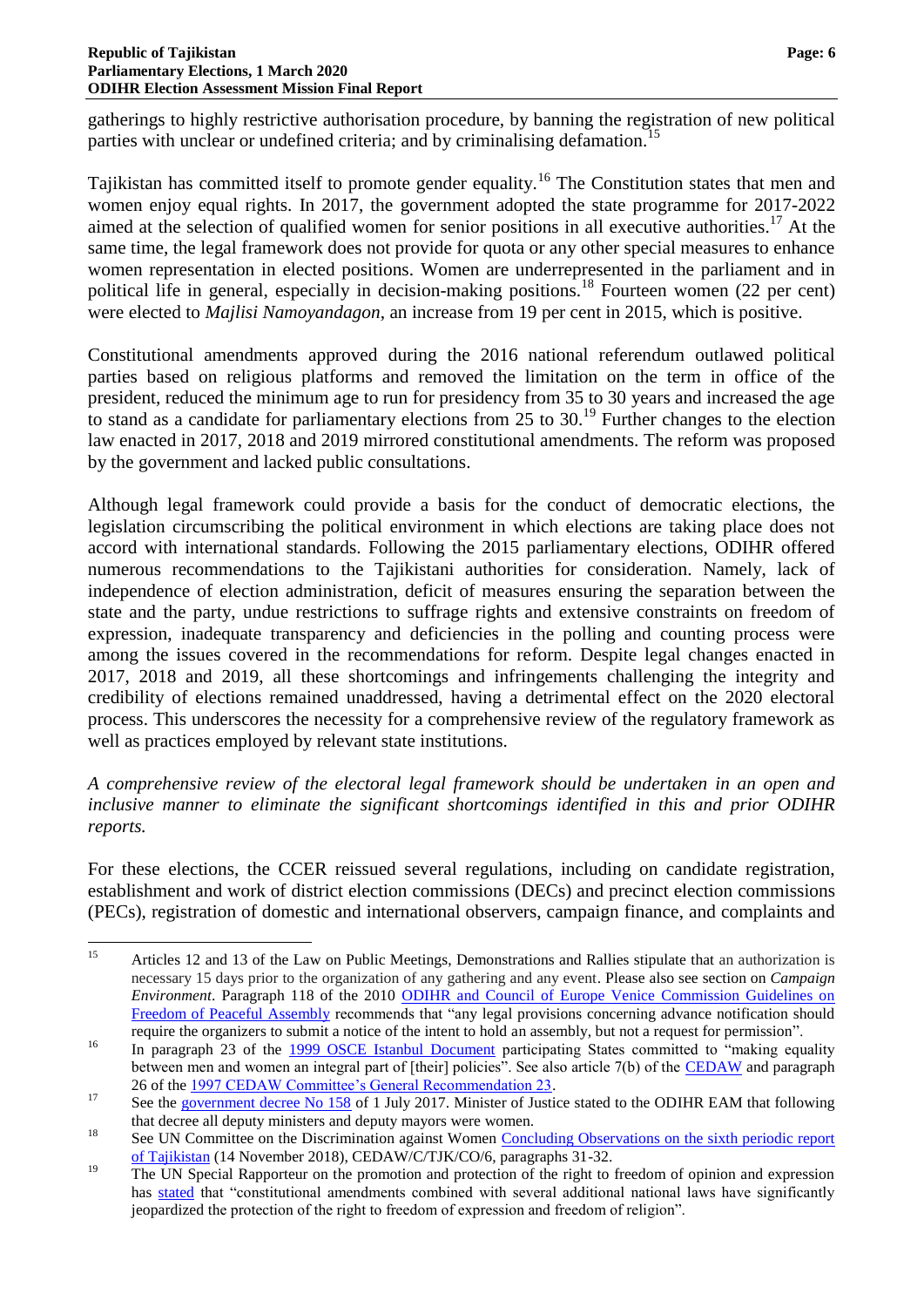appeals. Positively, key regulations were printed and distributed to contestants, as well all as to the DECs and PECs. However, regulation on complaints and appeals and on campaign finance and other essential information related to electoral process were not posted at the CCER website (see also *Election Administration*). Most of the CCER regulations merely reproduced articles of the law, failing to clarify areas that are not sufficiently regulated. For example, regulations do not detail procedures for candidate registration, voting, including early and out of country voting, as well as counting and tabulation of the results. The CCER did not address gaps in the law related to campaign finance, including reporting requirements and criteria for sanctions.

*The CCER regulations could be reviewed and published to adequately supplement the legal framework in order to ensure that procedural aspects are sufficiently detailed in line with the principles of legal certainty and access to information.*

# <span id="page-8-0"></span>**V. ELECTORAL SYSTEM**

The sixty-three members of the *Majlisi Namoyandagon* are directly elected for a five-year term through secret ballot. Of them, 41 are elected from single mandate constituencies. If no candidate receives more than 50 per cent of the votes cast, a second round is held within two weeks between the two leading candidates. The other 22 members are elected from a nationwide constituency under a closed list proportional representation system with a five per cent threshold. Seats are allocated using the Hare quota under the largest remainder method.<sup>20</sup> If voter turnout is below 50 per cent, elections are declared invalid and must be repeated.

By law, the number of registered voters in the 41 single mandate constituencies should not deviate from the national average by more than 20 per cent. The election law requires the CCER to revise constituency boundaries before each election. However, as the CCER informed, constituency boundaries were not revised for these elections in anticipation of the forthcoming census by the end of the 2020. Despite previous ODIHR recommendation, and contrary to the law, 16 constituencies diverged by more than 20 per cent; in one case reaching 51 per cent.<sup>21</sup> While significant deviations in 3 constituencies are explained by geographical constrains, no such reasoning could be applied to the remaining 13, including 3 constituencies in the capital.<sup>22</sup> Such disparities undermine the equality of the vote and are contrary to international standards and good practice.<sup>23</sup>

*Constituency boundaries should be regularly revised to uphold the constitutional principle of vote equality, the provisions of the election law, OSCE commitments and other international standards. To enhance the transparency, the revision process should involve broad public consultation.*

 $20$ The quota is obtained by dividing the total number of valid votes by the number of seats contested (22). Then, each party's votes are divided by the quota, which yields the number of seats that each party won. Seats that cannot be allocated in this way are given to the parties with the largest remainder of the votes.

<sup>&</sup>lt;sup>21</sup><br>The largest constituency No. 9 had 164,202 voters registered, while the smallest No. 41 had 57,616.<br>These set of four positionalism in the smallest non-timentianal purpose in 27, 28 and 28 parcent.

<sup>&</sup>lt;sup>22</sup> Three out of four constituencies in the capital are below national average by 27, 28 and 38 per cent.<br><sup>23</sup> Degeneral  $\frac{72}{3}$  of the 1000 OSCE Congribes per Degument provides for equal outfress. Persons

Paragraph 7.3 of the 1990 OSCE Copenhagen Document provides for equal suffrage. Paragraph 21 of the [UNHRC 1996 General Comment No.25 to the ICCPR](https://tbinternet.ohchr.org/_layouts/15/treatybodyexternal/Download.aspx?symbolno=CCPR%2fC%2f21%2fRev.1%2fAdd.7&Lang=en) states: "The principle of one person, one vote, must apply and within the framework of each State's electoral system, the vote of one elector should be equal to the vote of another". The Council of Europe Commission for Democracy through Law (Venice Commission) [2002 Code of](https://www.venice.coe.int/webforms/documents/default.aspx?pdffile=CDL-AD(2002)023rev2-cor-e)  [Good Practice in Electoral Matters,](https://www.venice.coe.int/webforms/documents/default.aspx?pdffile=CDL-AD(2002)023rev2-cor-e) section I.2.2.iv, states: "Seats must be evenly distributed between the constituencies […] The permissible departure from the norm should not be more than 10 per cent and should certainly not exceed 15 per cent except in special circumstances".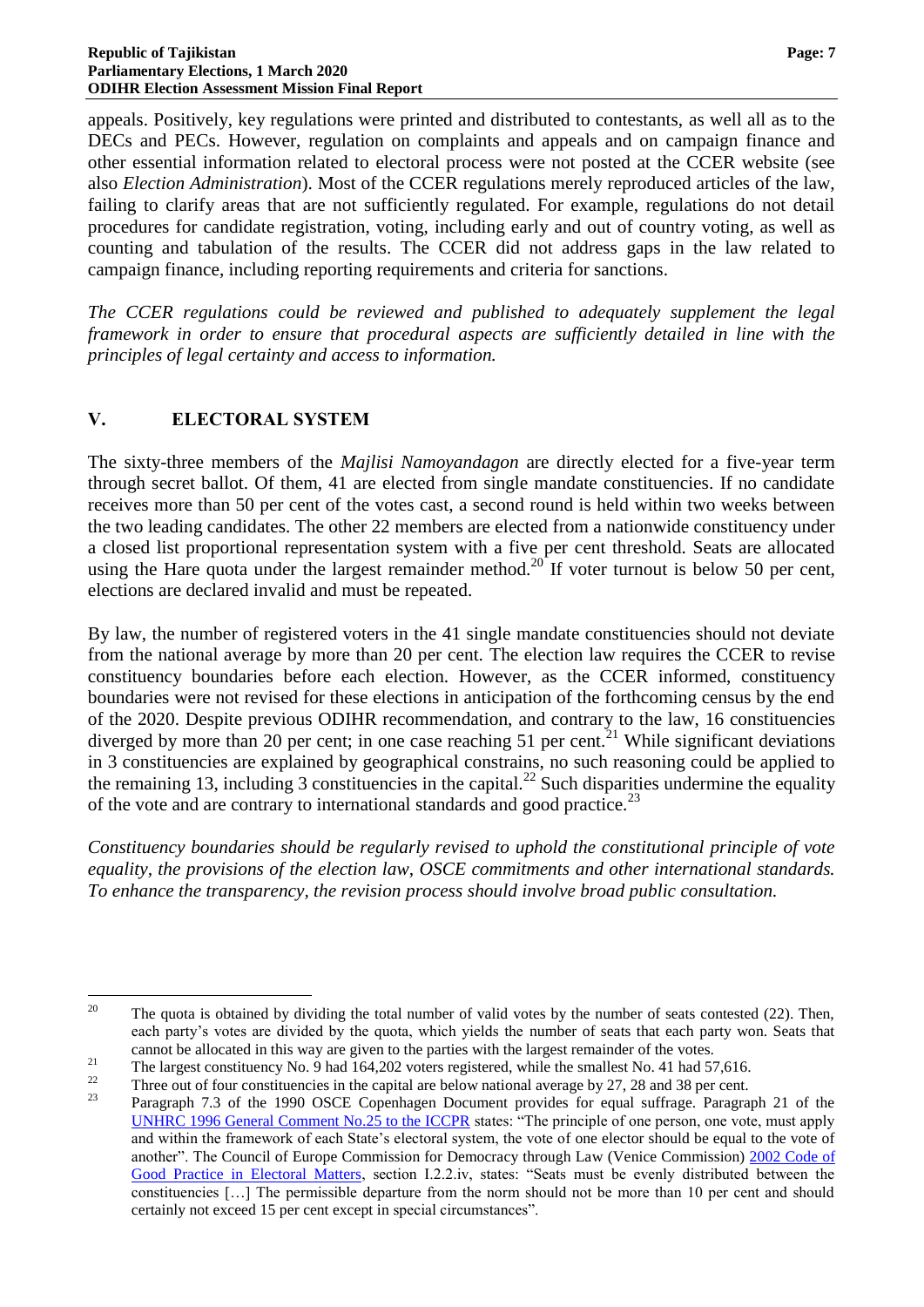# <span id="page-9-0"></span>**VI. ELECTION ADMINISTRATION**

Parliamentary elections were managed by a three-tiered election administration, comprising the CCER, 41 DECs, one in each majoritarian district, and 3,412 PECs. A total of 39 polling stations were established in diplomatic representations in 30 countries to facilitate voting abroad.<sup>24</sup>

The CCER is a permanent body, responsible for the overall planning and conduct of national elections. In line with the Law on the CCER, its seven members are nominated by the president and approved by the *Majlisi Namoyandagon* for a seven-year term. The new composition of the CCER was appointed in 2019, and only two members are women. By law, members of political parties cannot be appointed as CCER members; however, some ODIHR EAM interlocutors doubted adherence to this principle in practice as some newly appointed CCER members were active party members in the past.<sup>25</sup>

Further, interlocutors informed the ODIHR EAM that the nomination process lacked transparency and the selection criteria were not publicized; the parliament approved proposed commissioners without a debate. Salaries of the CCER members are determined by the president and security of tenure is limited.<sup>26</sup> Consequently, several ODIHR EAM interlocutors expressed their concerns regarding CCER's independence due to the lack of established criteria for selection and the financial dependence on the president's decisions.

*The CCER members' selection process should include adequate transparency and accountability measures to ensure the CCER is independent from both government institutions and parliament in the execution of its mandate. Security of tenure for CCER commissioners should be strengthened.*

The DECs and PECs are temporary bodies formed at least two months and 45 days prior to an election day, respectively. The DECs are responsible for the formation of the PECs, the registration of candidates for the majoritarian race, the organization of campaign meetings for contestants, and the establishment the election results in the single-mandate constituencies. The PECs are responsible for the compilation of voter lists and the conduct of voting and counting. According to the election commissions the ODIHR EAM met with, there were no technical or operational difficulties encountered prior to or on election day. Special polling stations were established in medical institutions and military barracks.

According to several ODIHR EAM interlocutors, the CCER selected and appointed DEC members predominantly from among the employees of state institutions.<sup>27</sup> PEC members were identified by the respective local authorities, based on their experience, and appointed by the respective DECs. Many PEC members met by the ODIHR EAM were employees of the institution where the relevant PEC was located. ODIHR has previously recommended that the selection and appointment process of the CCER, DEC and PEC members should be transparent and based on clear criteria to ensure compliance with international standards.<sup>28</sup>

 $24\,$ <sup>24</sup> According to the CCER, results from out-of-country polling stations were first transmitted to the MFA, who submitted them to the CCER. The latter sent vote totals to Shahmansur DEC in Dushanbe that had the responsibility for disaggregating the results from abroad by each of the 41 DECs.

<sup>&</sup>lt;sup>25</sup> While the Law on the CCER clearly stipulates that members of political parties cannot serve as CCER members, the election law contains no such restrictions for lower-level commissions.

<sup>&</sup>lt;sup>26</sup> Article 15 of the Law on the CCER states that the commission member can be dismissed for "non-compliance" with the requirements of the Law on Streamlining Traditions, Celebrations and Ceremonies in Tajikistan".

<sup>&</sup>lt;sup>27</sup> Election law states that the CCER forms DECs based on the proposals of the local executive bodies.

Paragraph 20 of the UNHRC General Comment No.25 to the ICCPR requires that "[a]n independent electoral authority should be established to supervise the electoral process and to ensure that it is conducted fairly, impartially and in accordance with established laws which are compatible with the Covenant".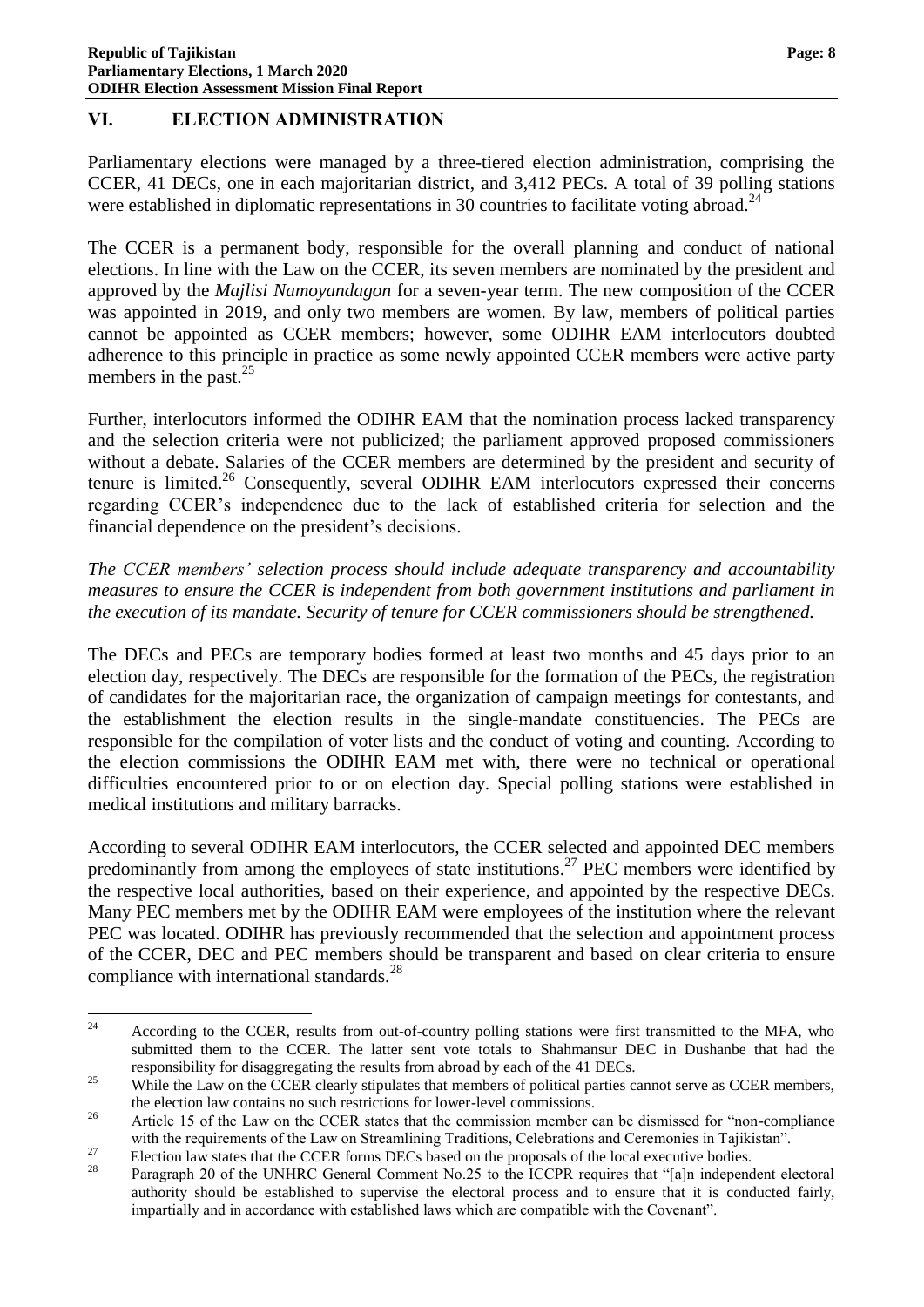*The DEC and PEC formation process should ensure impartiality of the election administration and be based on transparent selection criteria. Further safeguards should be developed and implemented to ensure that the DECs and PECs are independent from central and local government.*

Contrary to international standards, activities of the election administration lacked transparency.<sup>29</sup> The Law on the CCER states that the commission is a collegial body, that all sessions are open, and decisions adopted under public scrutiny. However, the adherence to those principles could not be verified and assessed in detail by the ODIHR EAM due the lack of access to regular sessions.<sup>30</sup>

The CCER published on its website a calendar of electoral activities, information on registered candidates standing on the nationwide party lists, as well as procedural guidelines for party and candidate proxies and international observers. However, it failed to publish important electoral information of public interest that would foster transparency and enable independent scrutiny of elections, such as guidelines, agendas of meetings and subsequent minutes and decisions of the CCER, data on voter and candidate registration disaggregated by constituencies and PECs (for voters), as well as by age and gender, data on distribution of ballots and detailed voting results, including disaggregated by the DECs and PECs.

*The CCER should utilize its website as an instrument to enhance transparency of the electoral process. Information of public interest, including all CCER decisions and key electoral data, should be made publicly available in a format that enables easy and prompt access.*

The CCER conducted an active voter information campaign through television (TV) and radio broadcasts, outdoor advertisement and in-person distribution of invitations to households, indicating polling station locations and opening times. The voter information campaign primarily aimed at mobilising the electorate and, positively, at discouraging proxy voting. The CCER also informed the ODIHR EAM that it sought to promote youth participation and to make all polling stations accessible for voters with reduced mobility.

# <span id="page-10-0"></span>**VII. VOTER REGISTRATION**

Citizens aged 18 years or older on election day are eligible to vote. Voting rights of citizens declared incapacitated and those serving a prison sentence are revoked, irrespective of the severity of the crime committed. Disenfranchisement of all prisoners, regardless of the gravity of the crime, contradicts OSCE commitments and other international obligations for democratic elections.<sup>31</sup>

 $29$ Paragraph 19 of the 2011 [UNHRC General Comment No.34 to the ICCPR](https://tbinternet.ohchr.org/_layouts/15/treatybodyexternal/Download.aspx?symbolno=CCPR%2fC%2fGC%2f34&Lang=en) states: "[t]o give effect to the right of access to information, States parties should proactively put in the public domain Government information of public interest. States parties should make every effort to ensure easy, prompt, effective, and practical access to such information". See also Article 7 of the CIS Convention.

<sup>&</sup>lt;sup>30</sup> The ODIHR EAM was not informed about any session or meeting and hence could not observe them. Political parties offered conflicting information on when such sessions were taking place and what was decided. Several media outlets informed the ODIHR EAM that information from the CCER is being received only through the state-owned news agency.

<sup>&</sup>lt;sup>31</sup> Paragraph 7.3 of the 1990 OSCE Copenhagen Document provides that participating States will "guarantee" universal and equal suffrage to adult citizens"; paragraph 24 provides that restrictions on rights and freedoms must be "strictly proportionate to the aim of the law". Paragraph 14 of the UNHRC General Comment No.25 to the ICCPR states that grounds for the deprivation of voting rights should be "objective and reasonable".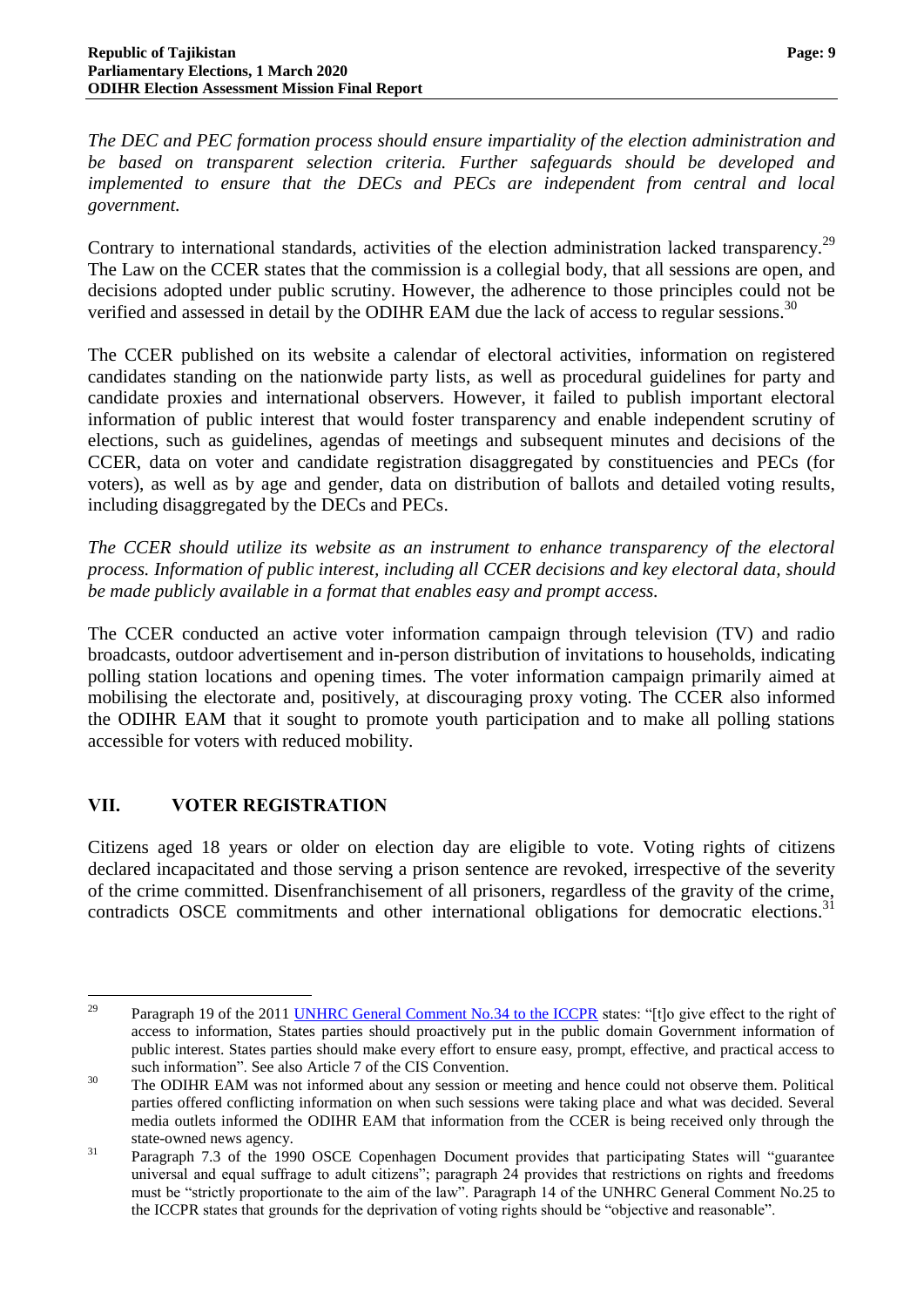Deprivation of the right to vote for persons with intellectual and psycho-social disabilities is contrary to international obligations and standards.<sup>32</sup>

*Restrictions on the voting rights of citizens serving prison terms regardless of the severity of the crime should be reconsidered to ensure proportionality between the limitation imposed and the severity of the offence. The restrictions on the voting rights of persons based on the intellectual and psycho-social disabilities should be removed.*

Voter registration is passive. The PECs compile voter lists for each election based on the data provided by local authorities. The PECs, in cooperation with *mahalla* committees, update the lists through a door-to-door canvassing.<sup>33</sup> Inclusion in the voter list is based on residency. Voters residing abroad are additionally recorded as such on a separate voter list, based on information provided by other members of their household. Voters not detected during the canvass are not removed from the list. There is no legal obligation or mechanism for other state authorities that maintain data on citizens' residence, births, deaths or civil status to provide updates to the PECs.

Despite previous ODIHR recommendations, there is no permanent voter register at any level, and the legislation does not provide for any safeguards against multiple registration of voters undermining the integrity of voter lists.<sup>34</sup> Despite several requests, the authorities did not provide the ODIHR EAM with any information on practical safeguards against multiple registration. According to the CCER, 4,929,128 voters were registered, including some 600,000 labour migrants residing outside the country.<sup>35</sup> Other ODIHR EAM interlocutors claimed the latter to be as high as one million. The lack of authoritative demographic data on population growth in Tajikistan prevents a comprehensive assessment of the accuracy and inclusiveness of the voter registration.

Several interlocutors informed the ODIHR EAM of a pilot electronic civil registration project initiated in 2016 and being implemented by the Ministry of Justice (MoJ) in cooperation with other state agencies. The project is piloted in Kulyab and Rudaki districts and planned for expansion in other districts.<sup>36</sup> Population data held in the completed civil registry could form a comprehensive basis for a centralised voter register, given that relevant data protection legislation is introduced and ensured in practice.

According to the CCER, no voter lists were compiled for polling stations abroad in advance. Citizens abroad could vote in both the proportional and majoritarian elections upon presentation of a valid identity document (ID). No crosscheck of data is held by the PECs abroad and DECs.

<sup>32</sup> According to Article 29 of the [CRPD,](https://www.un.org/disabilities/documents/convention/convoptprot-e.pdf) "State parties shall [...] ensure that persons with disabilities can effectively and fully participate in political and public life on an equal basis with others, directly or through freely chosen representatives, including the right and opportunity for persons with disabilities to vote and be elected". Paragraph 48 of the CRPD Committee's [2014 General Comment No. 1 to Article 12 of the CRPD](https://documents-dds-ny.un.org/doc/UNDOC/GEN/G14/031/20/PDF/G1403120.pdf?OpenElement) states that "a person's decision-making ability cannot be a justification for any exclusion of persons with disabilities from exercising their political rights, including the right to vote [and] the right to stand for election".

<sup>33</sup> *Mahallas* are informal, self-governing institutions in Tajik communities. *Jamoats* are the smallest administrative units and consist of several *mahallas.*

<sup>&</sup>lt;sup>34</sup> Paragraph 21 of the 1996 UNHRC General Comment No.25 to the ICCPR states that "the principle of one person, one vote must apply". See also paragraph 7.3 of the 1990 OSCE Copenhagen Document.

<sup>&</sup>lt;sup>35</sup> The PECs informed the ODIHR EAM that during the door-to-door verification a separate list with voters working abroad was compiled, and consolidated data were sent by the DECs to the CCER.

<sup>&</sup>lt;sup>36</sup> The civil registration project compiles data on births, marriages and deaths as well as residence abroad. Phase one of the project began in 2016 and was completed in 2019. Phase two began in 2020 and will run until 2023. The project is led by the MoJ with participation of the MFA, Ministry of Interior, Ministry of Health, and Ministry of Education. The project is being supported by the international community.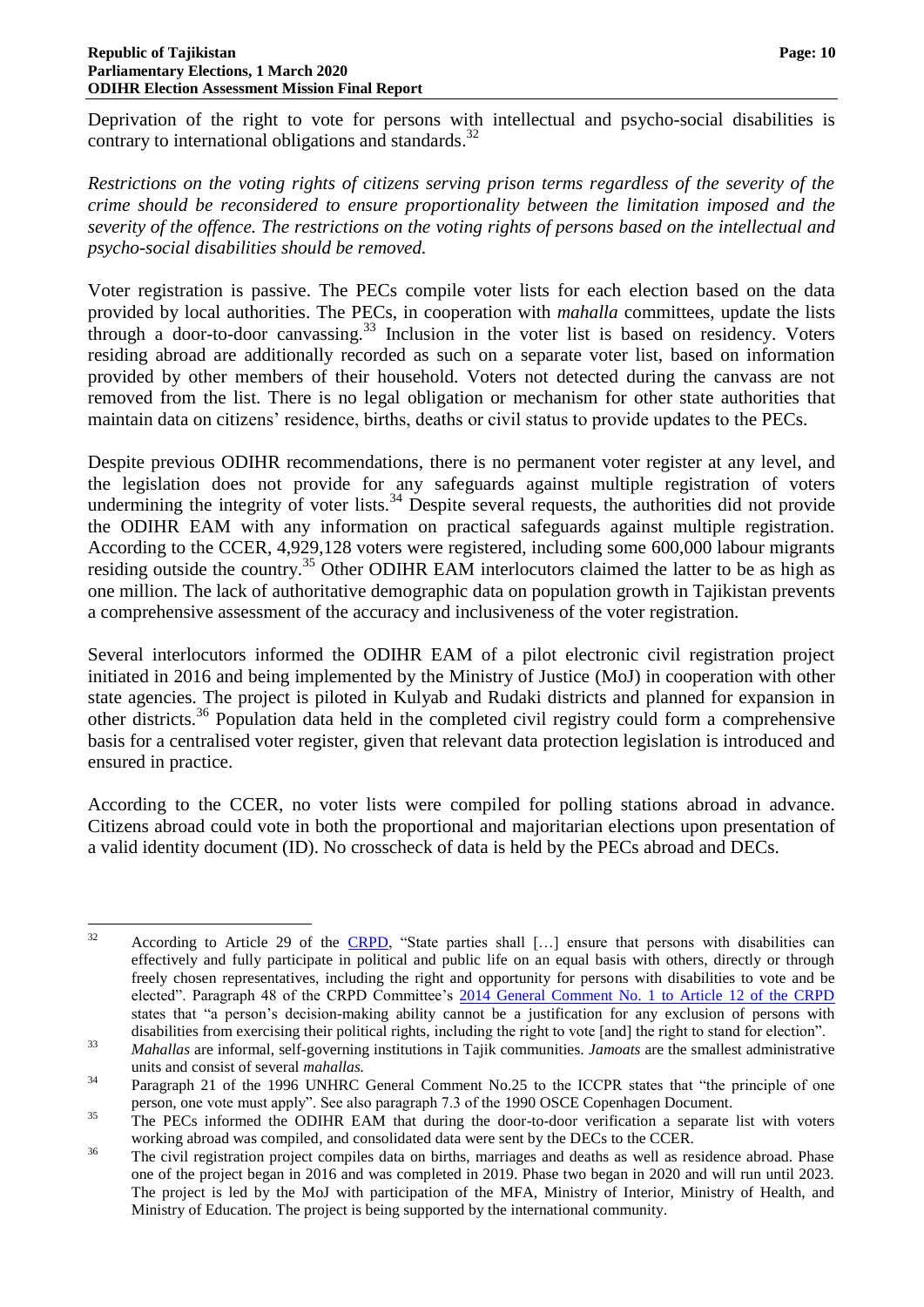*The accuracy of voter lists should be improved, with consideration given to the introduction of a permanent, centralized voter register. The voter register should be comprehensively updated ahead of each election and be centrally checked for errors and multiple registrations.*

Voter lists were displayed for public scrutiny 15 days before the election day at polling stations. Voters could request inclusion to or correction of the voter list at any time until the election day. The law also provides for election day registration at polling stations by PECs contrary to international good practice.<sup>37</sup> Voters, not found on the voter lists on election day, were added on a supplementary list based on valid ID, with no crosschecks or safeguards applied against multiple voting.

*A legal deadline for closing voter lists prior to election day could be introduced. Supplementary registration of voters on election day should only be permitted in accordance with clearly defined legal requirements, subject to judicial or administrative control, with effective safeguards against multiple registrations.*

# <span id="page-12-0"></span>**VIII. CANDIDATE REGISTRATION**

Citizens of Tajikistan who hold no other citizenship, are at least 30 years of age, have resided in the country for at least five years, possess a higher education and a full command of the state language, and have no un-expunged criminal record are eligible to stand for parliamentary elections. Limitations based on residency are excessive, while the ban on those with a criminal record, irrespective of the gravity of crime committed, is disproportionate.<sup>38</sup> Further, those under investigation for committing a serious crime are also ineligible, contrary to the presumption of innocence and at odds with international standards.<sup>39</sup>

*The residency requirement, the blanket restriction on the right to stand due to a previous criminal conviction or exclusion for being under investigation should be reconsidered and brought in line with international standards and good practice.*

Candidates may be nominated by a political party or independently. Political parties must put forward candidates during party conventions. A party-nominated candidate can simultaneously stand on both the party list and in a majoritarian constituency. Self-nomination is permitted only in single mandate constituencies. Contrary to international good practice and a previous ODIHR recommendation, independent candidates, unlike party nominees, are additionally required to

<sup>37</sup> According to section I.1.2.iv of the 2002 Venice Commission's Code of Good Practice in Electoral Matters, "polling stations should not be permitted to register voters on election day itself".

<sup>&</sup>lt;sup>38</sup><br>Paragraph 15 of the 1996 UNHRC General Comment No.25 to the ICCPR reads: "any restrictions on the right to stand […] must be justifiable on objective and reasonable criteria. Persons who are otherwise eligible to stand for election should not be excluded by unreasonable or discriminatory requirements such as education, residence or descent, or by reason of political affiliation". See also paragraphs 7.3 and 24 of the 1990 OSCE Copenhagen Document and sections I.1.1.c and I.1.1.d of the 2002 Venice Commission's Code of Good Practice in Electoral Matters.

<sup>&</sup>lt;sup>39</sup> Paragraph 5.19 of the 1990 OSCE Copenhagen Document stipulates that "everyone will be presumed innocent until proved guilty according to law".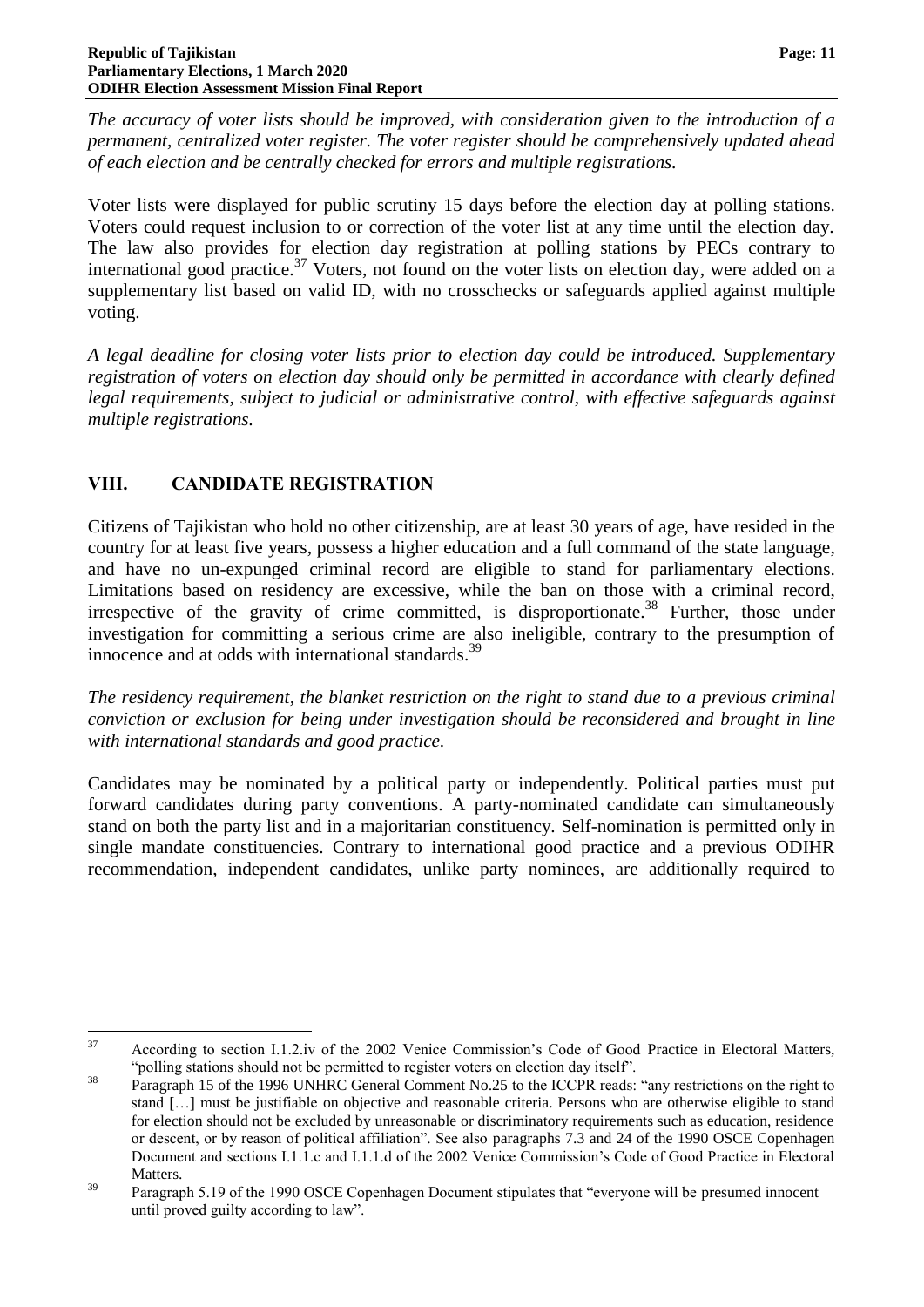collect at least 500 supporting signatures within their respective constituency.<sup>40</sup> Each voter can support only one candidate, which may limit political pluralism.<sup>41</sup>

Aspiring candidates, both on party list and majoritarian, had to pay a deposit of TJS 5,800 (some EUR  $600$ .<sup>42</sup> Deposits are refundable only if a candidate obtains more than 10 per cent of constituency valid votes or if his/her party list reaches five per cent nationwide. While the deposit is aimed at discouraging candidates without a realistic chance of winning, it was also seen by several ODIHR EAM interlocutors as prohibitively high.<sup>43</sup>

Candidates were required to submit identity, educational attainment and proof of residence documents, as well as proof of income. Contestants should also confirm their proficiency in the Tajik language by passing a test designed and conducted by the CCER or respective DEC. Despite previous ODIHR recommendations, the verification procedures of registration documents are not clearly defined in the legislation or CCER instructions.

The CCER registered all party lists on 5 February.<sup>44</sup> The DECs registered candidates in singlemandate constituencies following their own schedule. Six parties did not inform the ODIHR EAM of any difficulties, but the SDPT indicated an overly formalistic approach taken by the CCER in verifying registration documents. In addition, the SDPT, unlike all other parties, faced a considerable delay in transfer of state campaign funds and certification of candidates' proxies.<sup>45</sup> This effectively reduced campaign period for the SDPT to two weeks.

According to the CCER, a total of 241 candidates were registered for both races, including 48 women.<sup>46</sup> For the proportional race, parties nominated 73 candidates. None was reportedly rejected, while eight withdrew their candidacy. As a result, the CCER registered lists of all seven registered parties comprising 65 candidates, including 23 women.<sup>47</sup>. According to the CCER and political parties, the DECs registered a total of 176 candidates, with 91 standing on a party ticket. Six candidates were rejected by the DECs and one de-registered by the CCER.<sup>48</sup>

Only the PDPT fielded the maximum number of candidates in both races, with the APT being the distant second contesting 27 single-mandate constituencies. In nine majoritarian constituencies, the

 $40$ Paragraph 130 of the 2010 [ODIHR and Venice Commission Guidelines on Political Party Regulation](https://www.osce.org/odihr/77812?download=true) recommends that "Regulations regarding ballot access and fees, as well as and candidacy restrictions for parties should be the same for independent candidates".

<sup>&</sup>lt;sup>41</sup> Paragraph 77 of the 2010 ODIHR and Venice Commission Guidelines on Political Party Regulation recommends that "in order to enhance pluralism and freedom of association, legislation should not limit a citizen to signing a supporting list for only one party".

<sup>&</sup>lt;sup>42</sup> According to the law, deposit is calculated on a basis of an indicator that is reviewed yearly in the Law on State Budget. EUR 1 was approximately TJS 9.6 (Tajik *Somoni*) during the candidate registration.

<sup>&</sup>lt;sup>43</sup> According to the **Agency for Statistics**, the minimum wage in Tajikistan in December 2019 was TJS 400; average wage – TJS 1,357.

<sup>&</sup>lt;sup>44</sup> According to the election law, candidate registration takes place between 45 and 20 days before the election day. Election campaigning begins on the day of registration of a relevant contestant.

<sup>&</sup>lt;sup>45</sup> The SDPT claimed all documents were submitted in early January, yet they were registered only on 5 February. The state funding was transferred to the party account only on 14 February, while candidates' proxies received the registration certificates on 19 February.

<sup>&</sup>lt;sup>46</sup> The official statistical data related to candidate registration was never published. The ODIHR EAM received it only from the CCER during a meeting on 29 February.

<sup>&</sup>lt;sup>47</sup> The CCER registered 26 candidates (13 women) on the PDPT list, 12 (2 women) on the APT, 7 (1 woman) on the PERT, 5 (2 women) on the CPT, 5 (1 woman) on the SDPT and 4 (1 woman) on the DPT list.

<sup>&</sup>lt;sup>48</sup> The CCER cancelled one DEC decision to register a candidate who had not reached the required age. The DECs refused registration of five candidates due to their un-expunged criminal records and one for falsification of signatures. The ODIHR EAM could not independently verify grounds for rejections.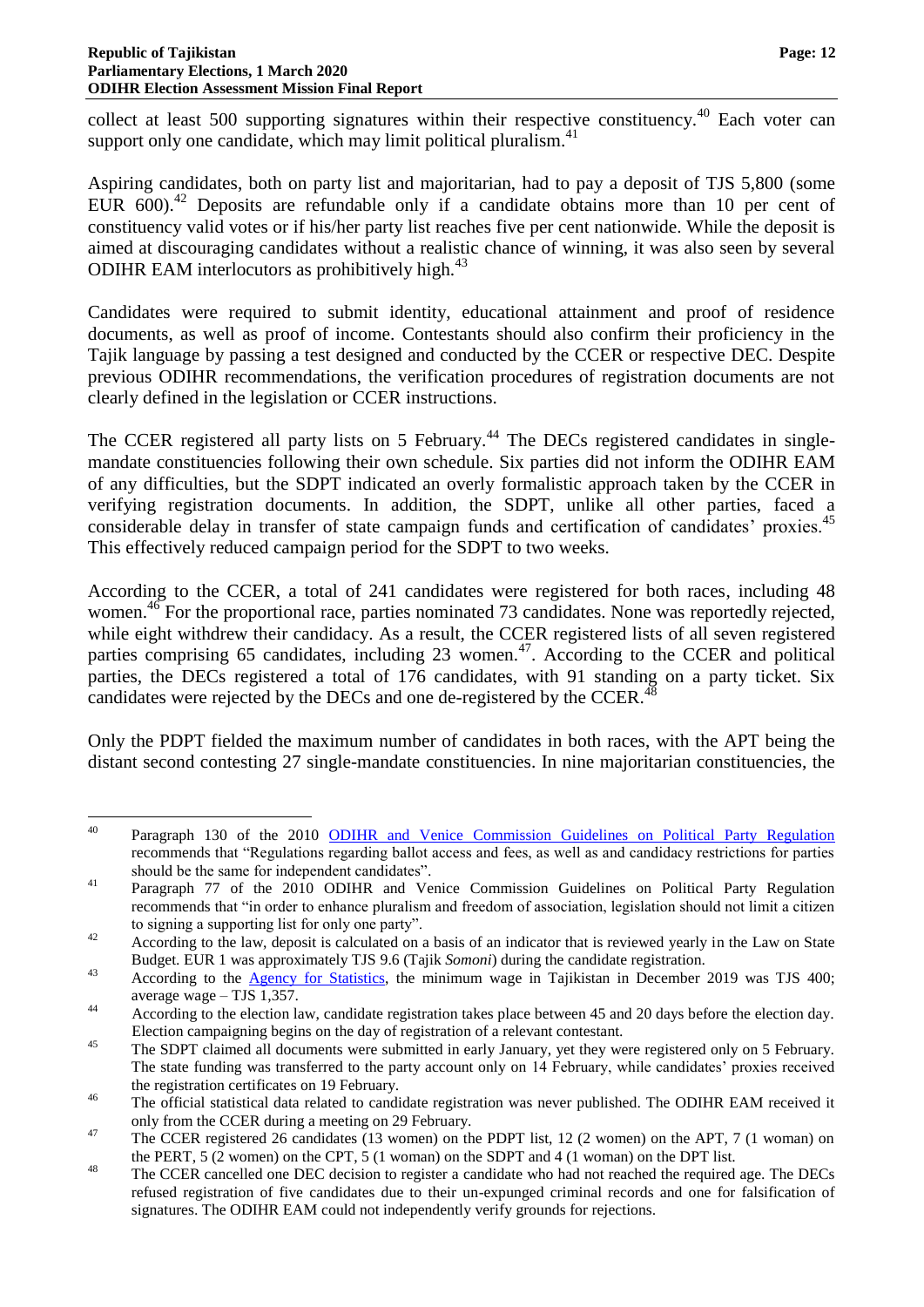PDPT was challenged only by self-nominated candidates, allegedly many of whom failed to secure nomination in the PDPT convention.<sup>49</sup>

The CCER did not publish a combined list of candidates standing in either race or a consolidated information regarding the number of nominees rejected and the reasons for the rejection. Inaction by the CCER curbed voters' easy and prompt access to information on candidate registration and notably limited independent scrutiny of prospective deputies.<sup>50</sup>

*The CCER should publish a consolidated list of nominated and registered candidates disaggregated by political party and gender for both the nationwide and single mandate constituencies, including on its website, in a format that respects voters' right to easy and prompt access to such information.*

# <span id="page-14-0"></span>**IX. CAMPAIGN ENVIRONMENT**

The election law stipulates equal campaign conditions for all contestants and assigns a principal role to the CCER and local administrations in defining the campaign modalities. According to the election law, candidates and political parties have the right to independently determine the form and nature of their campaign. In practice, the CCER approves all campaign materials, while the DECs and local administrations jointly decide on a schedule of meetings with voters. According to the Law on Meetings, Demonstrations and Street Processions, any other public event initiated by candidates or parties should be pre-approved by authorities. As requests for pre-approval should be submitted at least 15 days prior to the event, electoral contestants had little to no chance to design their own campaign schedule. The legal framework and practices employed by authorities unduly restricted freedoms of assembly and expression during campaign, at odds with international standards.<sup>51</sup>

*The role of electoral management bodies and local authorities in defining campaign modalities should be substantially reduced enabling candidates and parties to design and conduct their campaigns independently. The Law on Meetings, Demonstrations and Street Processions should be amended to require a simple notification procedure rather than an authorization.*

The campaign took place in a tightly controlled and regulated environment that did not offer space for any viable political alternative to the President-led PDPT. None of the civil society organizations initiated a debate on politics or elections fearing prospective retaliation; candidates did not confer with each other either in public or in media. Hence, contrary to international standards for democratic elections, a key component of a genuine campaign, a free and pluralistic debate about political ideas and alternatives, was absent. $52$ 

<sup>49</sup> <sup>49</sup> The ODIHR EAM was informed that PDPT members were allowed to run as self-nominated, and many did so.<br><sup>50</sup> Descarse b 10 of the 2011 UNUDG General Comment No. 24 to the IGGDB requires that "La State perties shoul <sup>50</sup> Paragraph 19 of the 2011 UNHRC General Comment No.34 to the ICCPR requires that "[...] State parties should proactively put in the public domain Government information of public interest".

<sup>&</sup>lt;sup>51</sup> Paragraph 7.7 of the 1990 OSCE Copenhagen Document commits participating States to "ensure that law and public policy work to permit political campaigning to be conducted in a fair and free atmosphere in which neither administrative action, violence nor intimidation bars the parties and the candidates from freely presenting their views and qualifications, or prevents the voters from learning and discussing them".

<sup>&</sup>lt;sup>52</sup> Paragraph 3 of the 1990 OSCE Copenhagen Document recognizes "the importance of pluralism with regard to political organizations". Paragraph 10.3 compels participating States to "ensure that individuals are permitted to exercise the right to association, including the right to form, join and participate effectively in non-governmental organizations which seek the promotion and protection of human rights and fundamental freedoms". See also paragraphs 8, 12 and 25 of the 1996 UNHRC General Comment No.25 to the ICCPR. Its paragraph 25 reads "to ensure the full enjoyment of rights protected by article 25, the free communication of information and ideas about public and political issues between citizens, candidates and elected representatives is essential".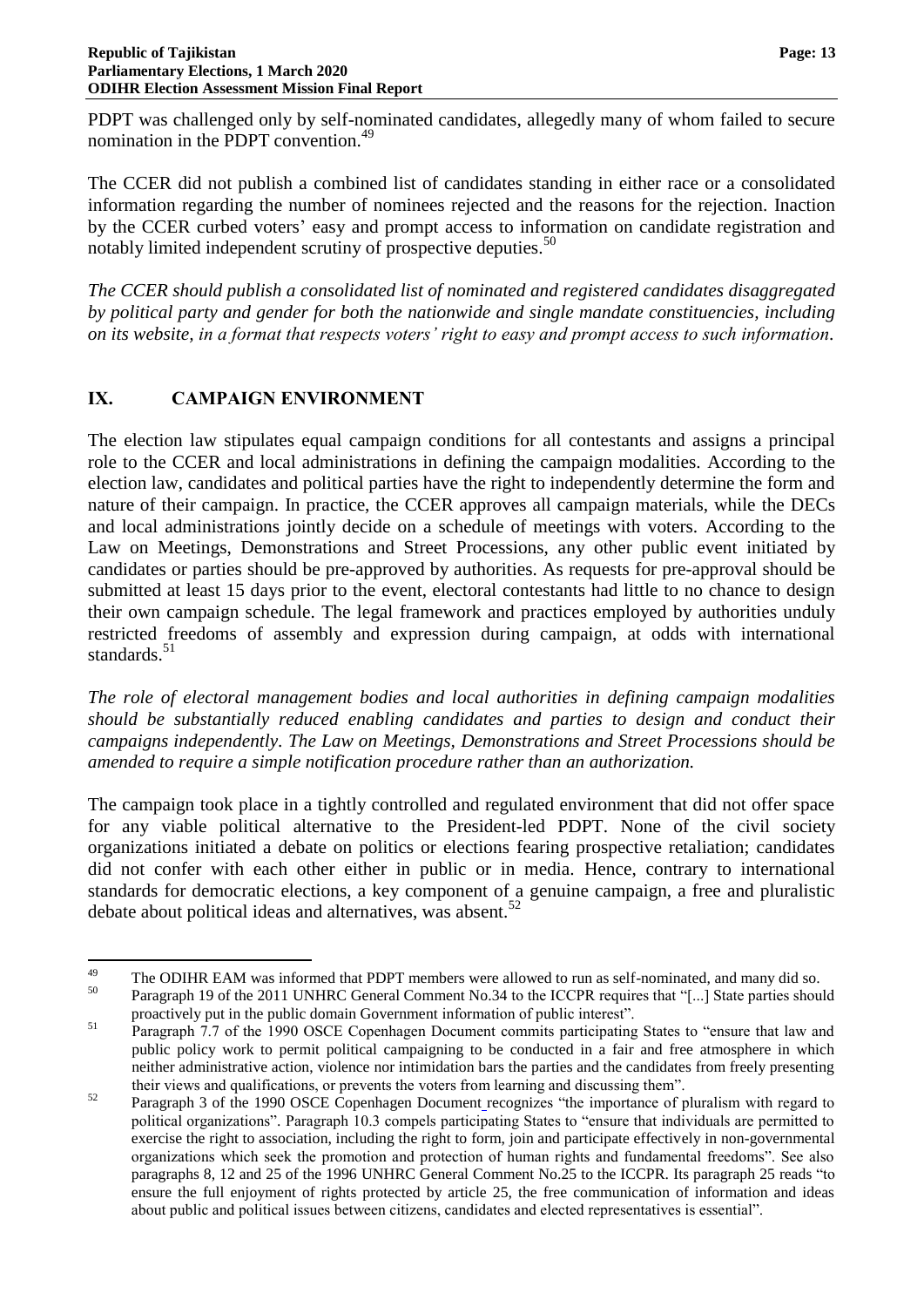*Limitations on activities of civil society organizations should be repealed to comply with OSCE commitments and other international standards for the right to political participation and the right to freedom of expression by law and in practice.*

The key components of the campaign were meetings with voters, which were required to follow a strict format designed by the CCER. Such meetings were jointly organised during working hours by respective DECs and local administrations, primarily in schools, university halls and state institutions whose employees or students filled auditoriums to their capacity.<sup>53</sup> While the CCER informed the ODIHR EAM that a total of 2,000 meetings took place across the country, political parties altogether confirmed from 3 to 20 such meetings per a constituency. Candidates had some 10 minutes to present their programme and, at times, respond to questions from the audience. None of these meetings were advertised to a broader public online, in mainstream media or on public information boards in *mahallas*. Such limited engagement with the electorate notably reduced voters' ability to assess the candidates independently, key to making an informed choice.

While all parties met with the ODIHR EAM claimed to carry out door-to-door visits, only those of the PDPT and to some extent of the SDPT were featured in parties' online media accounts. No schedule for canvassing was published, and the ODIHR EAM was not able to observe any. Two parties named *mahalla* committees in rural localities as a particularly important target audience as their backing could expand and fortify party's support base.

Outdoor political advertising comprised a limited number of standardised A3 and A2 size posters with candidates' images and biographies, placed primarily at public buildings, fences and in a close proximity to polling stations. The template poster for all parties was designed by the CCER. In Dushanbe, the PDPT posters visibly outnumbered those of other contestants. The number and format of party posters stood in stark contrast with an abundance of large billboards and banners, featuring the President or his policy statements displayed on roadsides and walls of public and private buildings.

Online sources and social media were used for campaign purposes only by the PDPT and SDPT.<sup>54</sup> The PDPT had a handful of inter-connected Facebook pages, promoting the party and its ability to implement policies as set by the President in each region. The SDPT leader campaigned from his personal account; often his posts were followed by numerous negative commentaries posted within a few minutes.<sup>55</sup> Neither the PDPT, nor the SDPT used paid political advertisement on Facebook. None of the parties used alternative political publicity techniques, including digital information dissemination tools, social networks or websites to promote the party or its candidates.<sup>56</sup>

A small amount of paid-for TV airtime was purchased by the APT, PDPT and PERT, while all seven had *quid pro quo* deals with a few newspapers. Apart from the PDPT, only the APT and CPT had seemingly active campaign offices located inside public buildings. Overall, the apparent

<sup>53</sup> The ODIHR EAM observed that, at times, participants to those meetings were registered by authorities, some parties confirmed this to be a common practice.

<sup>&</sup>lt;sup>54</sup> The APT, DPT and SPT had Facebook accounts with less than 160 followers each, last updated in 2015 (two cases) or 2019 (one case). As of 27 February, parties did not have official accounts on Russian-language popular social networks *VKontakte* and *Odnoklassniki*.

<sup>&</sup>lt;sup>55</sup> Frequency and likeness of multiple comments from otherwise passive accounts indicated an orchestrated effort to undermine and ridicule the SDPT.

<sup>56</sup> None of the parties, including the PDPT, had an active and up to date website; none used SMS to mobilise voters, none had a YouTube channel or used Twitter.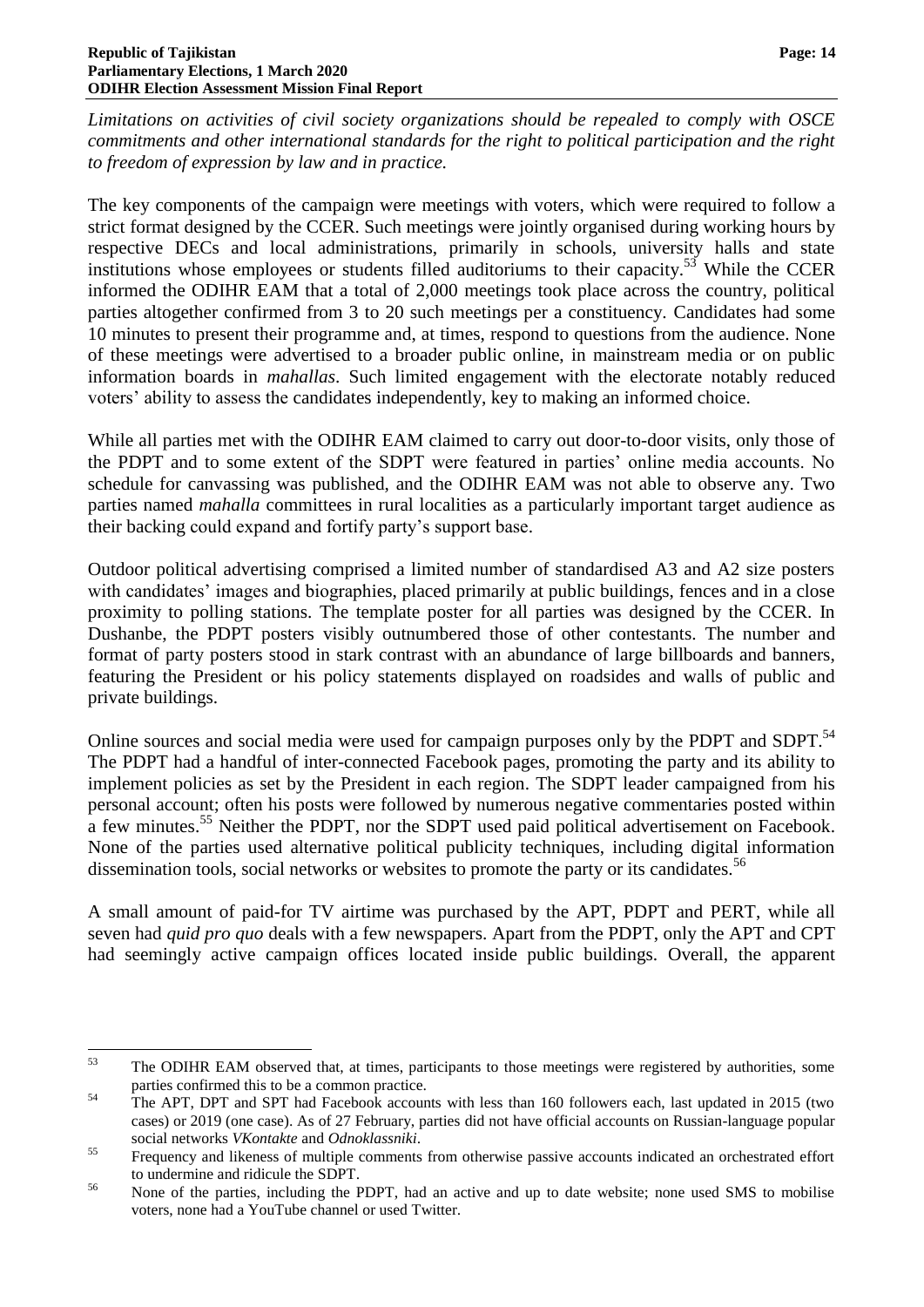uniformity of the campaign and reluctance of parties to raise their profiles independently gave scant credibility to the official public narrative of a competitive, pluralistic and engaging campaign. $57$ 

All parties published their manifestos, none of which challenged the President's policies or development plans, scrutinised the performance of the government or offered a viable governance alternative. Apart from the PDPT, only the APT had alternative proposals on lower-level sectoral changes. Only the SDPT displayed features of an opposition, yet had limited manpower, reach and opportunities to engage with voters directly. Consequently, voters were not presented with genuinely differing political choices. Overall, the lacklustre and election administration-driven campaign illustrated the detrimental effect of systematic curbs on civic activism and the gradual removal of voices of dissent.<sup>58</sup>

Neither the campaign nor party programmes prominently featured gender equality issues. The PDPT and the CPT had women in decision-making positions; the PDPT and the PERT had a fair representation of both genders in their candidate lists, while the CPT list was led by a woman. However, their actual impact on political agenda was limited, as the overall political environment discourages independent advocacy for issues, including related to gender parity in public and political life. In addition, cultural and gender stereotypes are also a major deterrent to women's political engagement.

# <span id="page-16-0"></span>**X. CAMPAIGN FINANCE**

Electoral campaigns can be financed by public funds and private donations. Public funding is transferred to electoral contestants after their registration.<sup>59</sup> While state funding aims to ensure a level playing field, all parties informed the ODIHR EAM that public funds could cover only a small portion of campaign expenditures. Most of the costs were covered by candidates' own savings, private donations or contributions from the nominating party, that in turn were primarily financed by membership fees. Some parties raised funds by a mandatory subscription to a party newspaper. One candidate sought crowd funding online.

Candidates can contribute to their campaign funds up to TJS 29,000 from their own resources and parties – up to TJS 58,000. Individual donations to a candidate and a party cannot exceed TJS 2,900, and TJS 5,800, respectively. Legal entities may donate up to TJS 5,800 to a candidate and TJS 29,000 to a party. Donations from state-owned, anonymous and foreign sources are prohibited. The spending limit for a majoritarian candidate is set at TJS 87,000 and for a political party – at TJS 1,740,000. None of the parties considered the campaign expenditure ceiling as prohibitive.

Campaign funds are administered through a dedicated bank account, opened by the CCER. The bank is required to report regularly to the CCER on the status of the account, and inform if a candidate or a party is overspending. Five parties informed the ODIHR EAM that they did not face any financial shortages. Other two noted difficulties in securing sufficient campaign funds as many citizens feared to donate to a political cause. No excessive spending was observed or reported.

<sup>57</sup> <sup>57</sup> All public statements by government officials and the CCER stressed the transparency, competitiveness and pluralism as key characteristics of the campaign.

<sup>58</sup> According to paragraph 25 of the 1996 UNHRC General Comment No. 25 to the ICCPR, "full enjoyment of rights protected by article 25 […] requires the full enjoyment and respect for the rights guaranteed in articles 19, 21 and 22 of the [ICCPR], including freedom to engage in political activity […], freedom to debate public affairs, to hold peaceful demonstrations and meetings, to criticize and oppose, to publish political material, to campaign for election and to advertise political ideas".

<sup>&</sup>lt;sup>59</sup> Each registered candidate was allocated TJS 5,000 and each party TJS 50,000. State funding is calculated on a basis of an indicator that is reviewed yearly.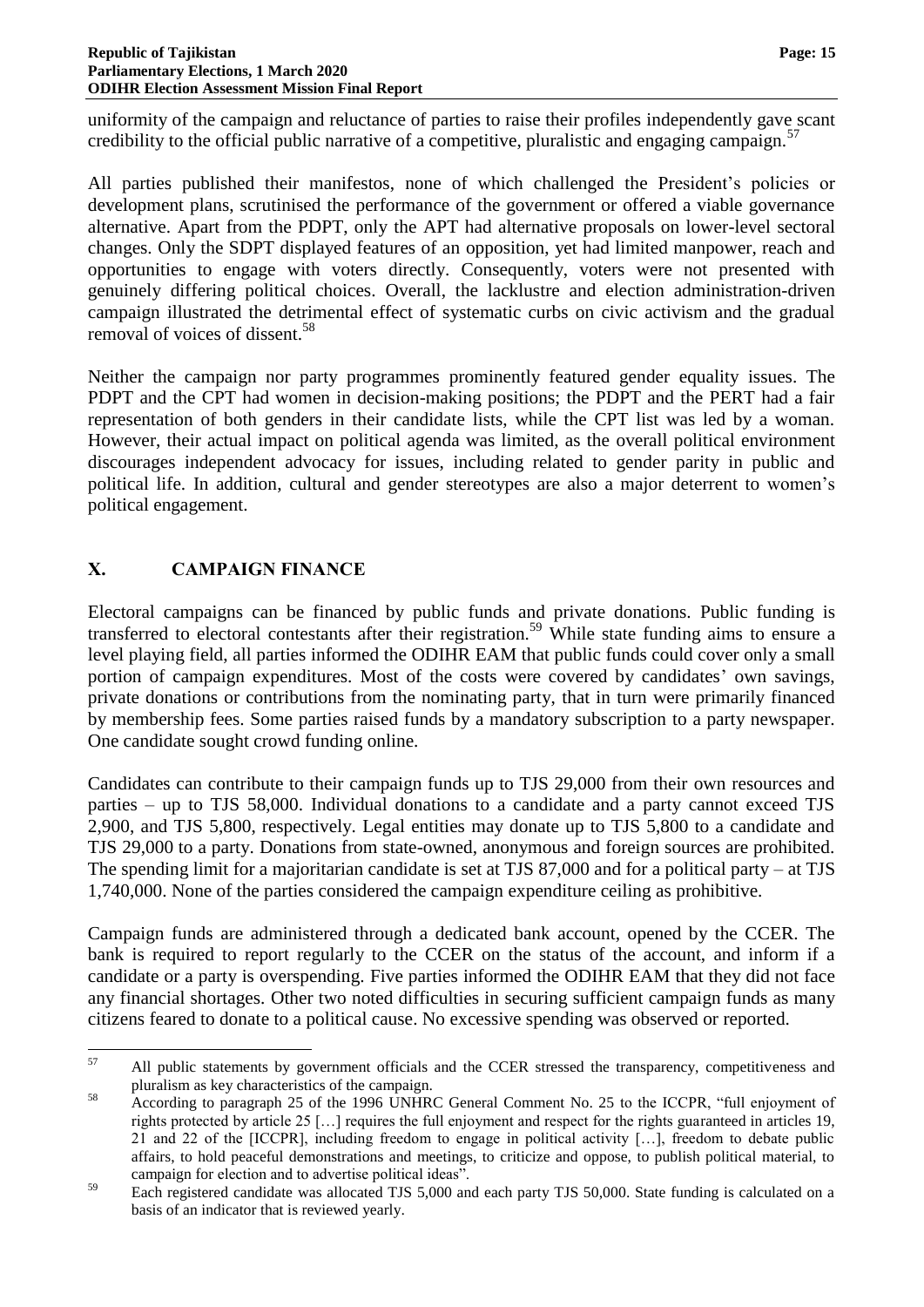The CCER is mandated to oversee compliance with campaign finance rules. While the election law includes de-registration of candidates as the only sanction for non-compliance, the Code of Administrative Offences sets administrative fines for breaches of campaign finance rules.<sup>60</sup> However, there are no defined criteria for applying sanctions in the laws or in any CCER regulation, which could lead to an arbitrary de-registration of candidates.<sup>61</sup>

The election law foresees the submission of financial reports by all contestants, but it does not demand disclosure of financial data by parties or the CCER, preventing public scrutiny and hampering transparency of campaign finance. The CCER informed the ODIHR EAM that although not all parties had submitted their financial reports, no sanctions would be applied and that public would not be informed which parties failed to submit the reports. Only one political party published information on its campaign spending.<sup>62</sup>

*Public disclosure requirements should be introduced to enhance transparency and uphold the principle of voters making an informed choice. Campaign finance rules could be further strengthened by providing clearly defined and proportionate sanctions for established violations.*

# <span id="page-17-0"></span>**XI. MEDIA**

#### <span id="page-17-1"></span>**A. MEDIA ENVIRONMENT AND LEGAL FRAMEWORK**

The Constitution guarantees freedom of expression and prohibits censorship. Primary legislation provides for the right to freely seek for and receive information, foresees freedom of the press, ensures access of the media to public information and establishes basic protections for journalists and owners of the media. However, contrary to international standards calling for decriminalisation of defamation,<sup>63</sup> an insult and slander of the president or other state official, including online, is a criminal offence punishable by up to five years in prison.<sup>64</sup> Importantly, a recent arrest of a journalist, charged with a vaguely defined "incitement of religious discord", had a further chilling

<sup>60</sup> <sup>60</sup> Breaches include acceptance of donations from illegal sources, spending over the limits established, failure to submit the financial reports to the CCER.

<sup>61</sup> Paragraph 224 of the 2010 ODIHR and Venice Commission Guidelines on Political Party Regulation recommends "Sanctions should be applied against political parties found in violation of relevant laws. Sanctions must at all times be objective, enforceable, effective and proportionate to their specific purpose".

<sup>&</sup>lt;sup>62</sup> Article 7.3 of the 2003 UNCAC obliges states to "consider taking appropriate legislative and administrative measures, […] to enhance transparency in the funding of candidatures for elected public office and, where applicable, the funding of political parties". According to paragraph 201 of the 2010 ODIHR and Venice Commission Guidelines on Political Party Regulation, "requirements for the disclosure of political financing are the main policy instruments for achieving such transparency".

<sup>&</sup>lt;sup>63</sup> Paragraph 38 of the 2011 UNHRC General Comment No.34 to the ICCPR states that "all public figures, including those exercising the highest political authority such as heads of state …, are legitimately subject to criticism and political opposition. Accordingly, the [CCPR] expresses concern regarding laws on such matters as… defamation of the head of state and the protection of the honour of public officials, and laws should not provide for more severe penalties solely on the basis of the identity of the person that may have been impugned. States parties should not prohibit criticism of institutions, such as the army or the administration". Paragraph 47 further notes that "defamation laws must be crafted with care to ensure [...] that they do not [...] stifle freedom of expression. States parties should consider the decriminalization of defamation".

<sup>&</sup>lt;sup>64</sup> In 2012, Articles 135 (Defamation) and 136 (Insult) were removed from the Criminal Code, but Article 137 still criminalizes the public insult and slander, in broad terms, of the president and other public officials.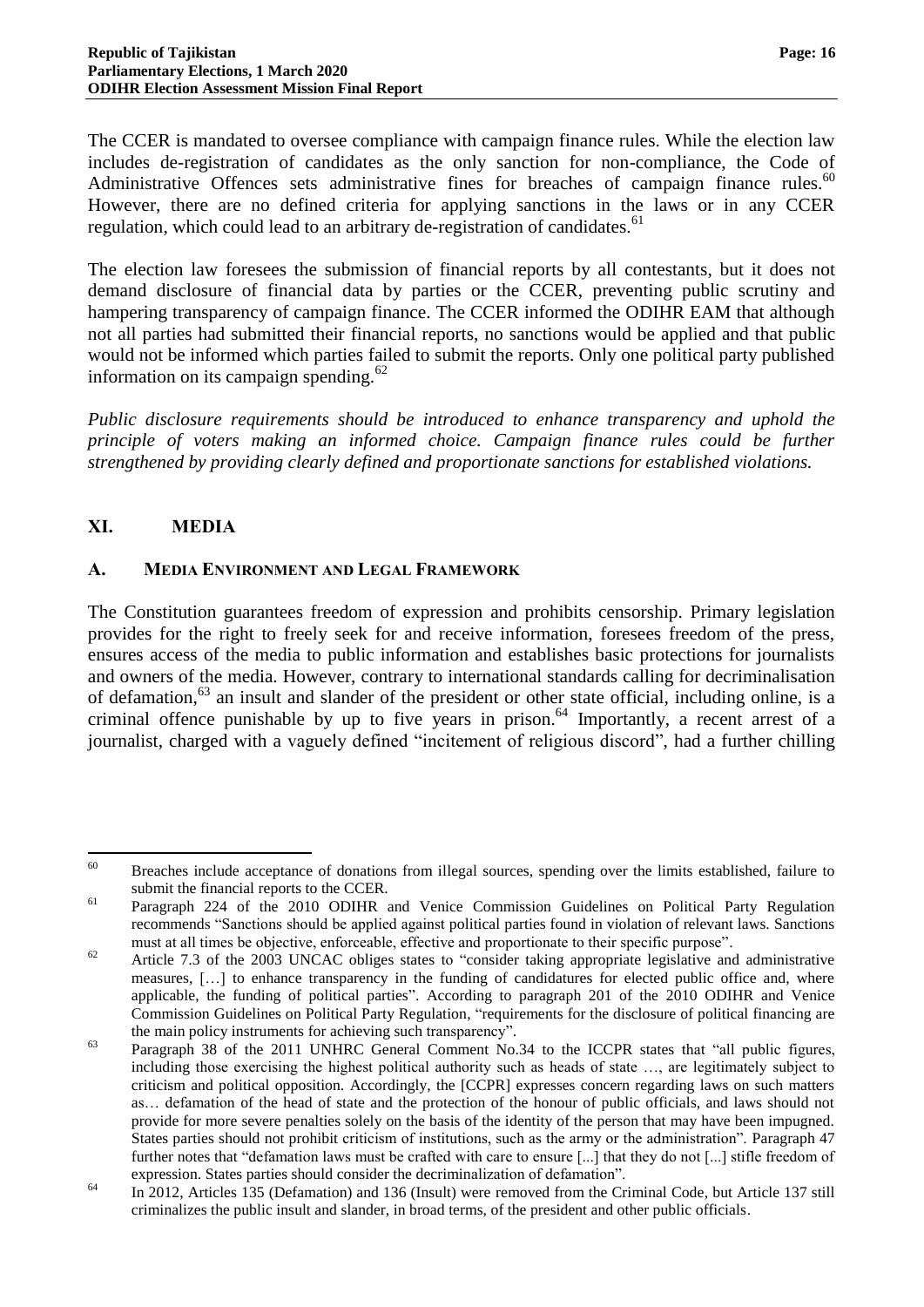effect on already stifled pre-election reporting environment.<sup>65</sup> Several ODIHR EAM interlocutors characterised the official charge with the incitement as highly disputable.<sup>66</sup>

# *Criminalisation of defamation and insult of the president and state officials should be repealed in favour of proportionate civil sanctions, designed to restore the reputation harmed.*

Overall, the media landscape is rich in numbers but not in pluralism and diversity of content, with the media market heavily dominated by the state.<sup>67</sup> Television is the main source of information, followed by radio and news websites. State TV and radio have the largest audiences, as no private outlets are licenced to broadcast nationwide. Newspaper circulations are low and limited to the larger cities.<sup>68</sup> Most commercial outlets' newscasts reproduce stories published by the state-owned news agency *Khovar* that is the only authorized source of official information. Overall, this results in the state effectively monopolising media content and ensuring for a uniform coverage of events of public relevance, including the elections.

All newspapers with a circulation of more than 100 copies should be registered with the Ministry of Culture. The State Committee on Television and Radio (SCTR), electronic media regulator, issues licences to broadcasters. The procedure and criteria for licensing and registration of media are cumbersome and enable state authorities to hold a monopoly over the media sector.

Only a few online news websites were offering alternative content; most of them operating from abroad. State authorities often block access to those news websites and social media, and periodically cut access to mobile and messaging services.<sup>69</sup> For example, the popular and outspoken website *Ozodagon* continues to be blocked, while other online news websites such as AsiaPlus and Radio Liberty were sporadically blocked, including during the campaign. Decisions on blocking and unblocking websites and mobile data exchange services are not public. The decision-making process lacks transparency and right to effective remedy is not guaranteed. Such state actions do not conform with international standards and effectively prevent voters from receiving election-related information from alternative sources.<sup>70</sup>

*The state authorities should maintain open access to the Internet. Any restrictions imposed on access to online information must be provided for by the law and conform to the strict tests of necessity and proportionality, as outlined in international standards. The authorities should establish a transparent procedure and provide clear and exhaustive criteria for exceptional blocking of online media or social networks.*

The election law governs media coverage of the campaign and guarantees equal access to stateowned outlets for all electoral contestants. The SCTR, which closely cooperates with the CCER,

<sup>65</sup> <sup>65</sup> An independent journalist Daler Sharipov was detained on 28 January. National and international organisations advocating for freedom of expression have called for his immediate release. Over the last decade, most of independent journalists have been forced in exile or have stopped working in media.

 $\frac{66}{2}$  See also paragraph 48 of the UNHRC 2019 Concluding observations on the third periodic report of Tajikistan.

There are 34 state owned televisions, of which 8 have a nationwide coverage, and some 20 private TV stations; 376 newspapers (including 112 state-owned), 245 magazines (114 state-owned), 71 publishing houses (10 stateowned) and 10 information agencies (including 1 state-owned).

<sup>68</sup> According to the National Association of Independent Media, *Imruz* newspaper is the country's only daily newspaper.

 $\frac{69}{100}$  The OSCE RFoM [on 9 May 2019 called](https://www.osce.org/representative-on-freedom-of-media/418964) on the authorities to reinstate access to numerous web resources, including online media, social platforms and Google services, in Tajikistan.

<sup>&</sup>lt;sup>70</sup> Paragraph 15 of the 2011 UNHRC General Comment No.34 reads: "States parties should take all necessary steps [...] to ensure access of individuals thereto (online media)". The 2012 UNHRC Resolution on the promotion, [protection and enjoyment of human rights on](https://documents-dds-ny.un.org/doc/RESOLUTION/GEN/G12/153/25/PDF/G1215325.pdf?OpenElement) the Internet affirms that "the same rights that people have offline must also be protected online, in particular freedom of expression".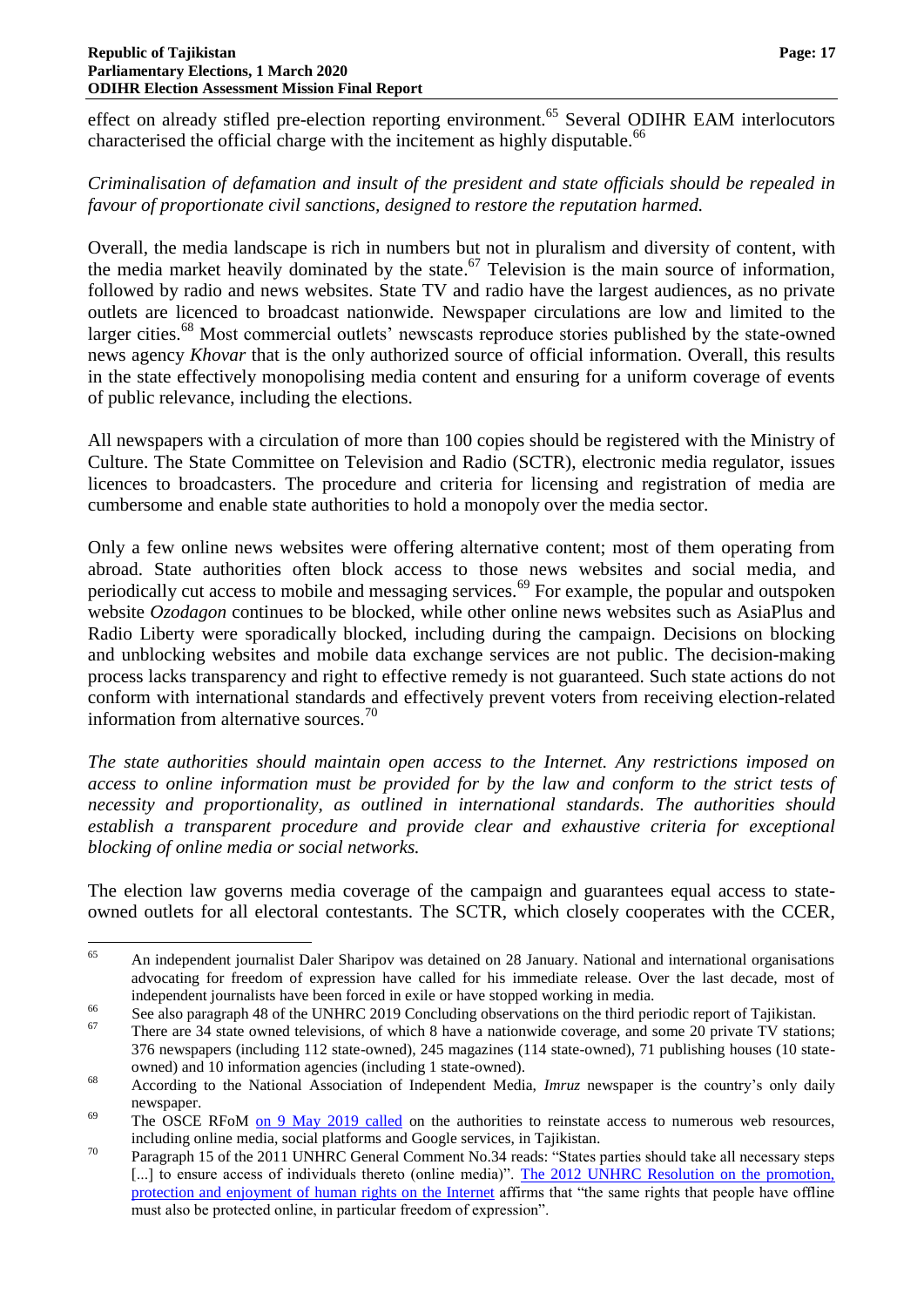further oversees and regulates media coverage of the campaign. According to the SCTR, all candidates in single-mandate constituencies were granted 20 minutes of free airtime and political parties – 40 minutes. The SCTR did not conduct comprehensive media monitoring to assess the respect for equality of opportunity in editorial outputs.

In December 2019, the CCER adopted a regulation allotting up to eight pages in national and local newspapers to parties and candidates. None of the seven parties informed the ODIHR EAM of being aware of this opportunity and, accordingly, making use of it.

The SCTR has instructed private radio and TV companies to weekly provide their broadcast plans.<sup>71</sup> The broadcasters were warned that "measures would be taken" against those who would fail to submit such plans. Private broadcasters were also urged to air more programmes "promoting patriotism [and] stressing the importance of Tajikistan's independence, its traditions, and history". Private media saw these demands as "illegal and intrusive". Such requests do not conform with the Constitution and international standards for freedom of the media.<sup>72</sup>

# <span id="page-19-0"></span>**B. MEDIA COVERAGE OF CAMPAIGN**

The tone and content of the campaign coverage was set by the state news agency *Khovar*. From 13 February until the end of the campaign, only 10 per cent of *Khovar* news were related to elections.<sup>73</sup> They primarily featured voter mobilisation messages and CCER meetings with international observers. More than half of news featured the President, his decisions and policies.

The state-owned broadcasters appeared to follow a similar pattern. Outside of the free airtime, the reports on daily activities of the President and the government dominated news and current affairs programmes, leaving little space for coverage of the candidates. State media neither organised debates between the candidates, nor analysed the campaign within its editorial programming. The failure of the state media to comprehensively cover the candidates' campaigns contradicts paragraph 7.8 of the 1990 OSCE Copenhagen Document and other international standards.<sup>74</sup>

*The authorities could consider changing the status of state broadcasters to public media. Editorial independence and financial autonomy of these media should be guaranteed to ensure public access to different political views.*

Private media largely refrained from featuring candidates and assessing parties or their manifestos. This reflected the lethargy of the campaign and absence of distinguishable political alternatives. ODIHR EAM media interlocutors also cited the common practice of not covering sensitive issues, such as politics and consequently the elections, allowing them to remain in publication, avoiding prosecution and other forms of pressure and harassment. Most common practices, applied by state institutions against journalists include license revocation, targeted tax inspections, denial of the use

 $71$ <sup>71</sup> Respective letters were issued on 31 January and 4 February.<br> $P_{22}$  Respective letters were issued on 31 January and 4 February.

Paragraph 9.1 of the 1990 OSCE Copenhagen Document states "everyone will have the right to freedom of expression, including the right to communication. This right will include freedom to hold opinions and to receive and impart information and ideas without interference by public authority and regardless of frontiers". See also paragraph 25 of the 1996 UNHRC General Comment No. 25 to the ICCPR and paragraphs 39-42 of the 2011 UNHRC General Comment No.34 to the ICCPR.

<sup>&</sup>lt;sup>73</sup> The ODIHR EAM assessed all news published on the website from 13 to 29 February.

Paragraph 7.8 of the 1990 OSCE Copenhagen Document states that participating States will "provide that no legal or administrative obstacle stands in the way of unimpeded access to the media on a non-discriminatory basis for all political groupings and individuals wishing to participate in the electoral process". Paragraph 19 of the 2011 UNHRC General Comment No.34 reads: "States parties should ensure that public broadcasting services operate in an independent manner. In this regard, States parties should guarantee their independence".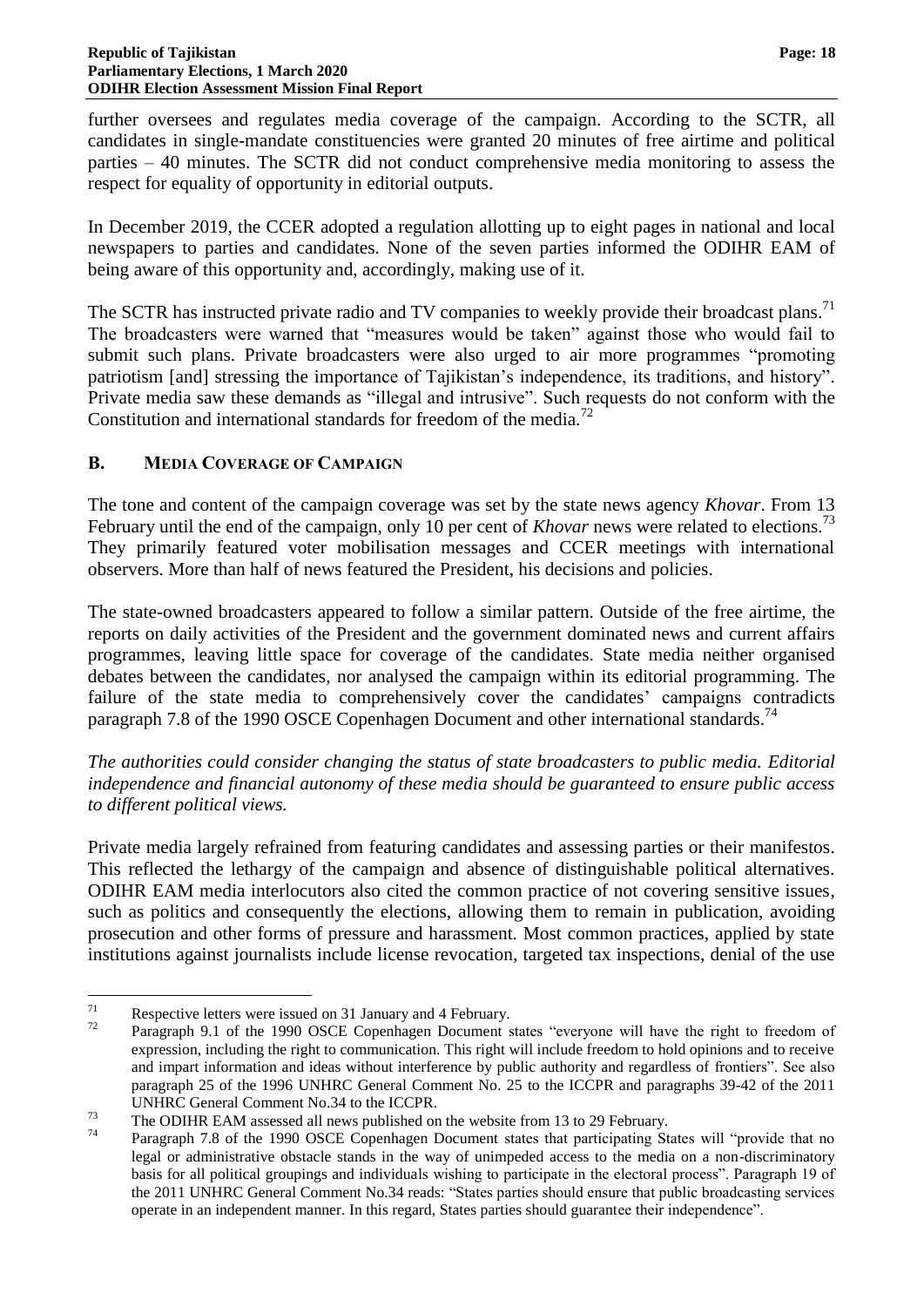of printing facilities, power cuts, limitations on access to official information, and phone calls and interviews by state security structures.<sup>75</sup> Such practices induce self-censorship and hinder the work of independent media. Overall, the limited coverage of political matters coupled with an absence of televised debates between the candidates, curbed voters' ability to make a fully informed choice on election day.

*State authorities should refrain from interfering into journalist and media work to enable them to carry out their professional duties freely while covering political issues, including party and candidate activities during the campaign.*

In a positive development, some state-owned broadcasters frequently aired voter education programmes aiming to raise the participation and awareness of voters about the constitution, date of elections and importance of the principle of one person – one vote. These broadcasts were often translated into sign language. Positively, sign language was added to many news bulletins.

Social networks were the only platform for a genuine and relatively lively debate on political and social matters, especially for younger voters. For instance, discussion groups on Facebook, such as *Rozinav, Akhbr Bayor Afkor* and *Dushanbiest,* offered a space for discussion on a range of issues, including politics. AsiaPlus on its Facebook page published analytical articles, while a few bloggers on Telegram unveiled pressing social problems. At times, those online discussions challenged or questioned the political narrative set by the authorities. Overall, in contrast to traditional media, a handful of online journalists, bloggers, administrators of groups on social networks and their respective followers were the only ones sustaining a pluralistic debate, although to a limited degree.

# <span id="page-20-0"></span>**XII. CITIZEN AND INTERNATIONAL OBSERVERS**

The election law provides for election observation by contesting parties and self-nominated candidates as well as by international observers. However, there is no provision for observation by non-partisan citizen observers, which reduces the transparency of elections and excludes an impartial domestic scrutiny of critical stages of the process, at odds with OSCE commitments and international good practice. <sup>76</sup> Public reporting by non-partisan election observers could promote accountability and serve as an important source of information on electoral matters.

Representatives of parties and candidates are registered by the DEC in the constituency they intend to observe. According to the CCER, 4,910 party and candidate agents were accredited.<sup>77</sup> None of the parties reported difficulties in accrediting their agents. The CCER registered 236 international observers from four international organisations and several diplomatic representations.<sup>78</sup>

The legal framework lacks clarity and fails to guarantee observers the right to follow the entire electoral process. Observers may observe only until 24 hours following the close of polling stations on election day. Further, observers are not entitled to receive copies of results protocols and

 $75$ <sup>75</sup> Some of Radio Liberty's journalists were unable to obtain accreditation.

Paragraph 8 of the 1990 OSCE Copenhagen Document states: "The participating States consider that the presence of observers, both foreign and domestic, can enhance the electoral process". See also paragraph 10 of 1990 OSCE Copenhagen Document. Section II.3.2.b. of the 2002 Venice Commission Code of Good Practice in Electoral Matters advises that "observation must not be confined to the election day itself […]. It must make it possible to determine whether irregularities occurred before, during or after the elections".

<sup>&</sup>lt;sup>77</sup> In average from one to two observers per PEC. The CCER did not publish or inform the ODIHR EAM on the breakdown of national observers per political party.

<sup>78</sup> Including ODIHR, Inter-parliamentary Assembly of the Commonwealth of Independent States (CIS), The Executive Committee of the CIS and Shanghai Cooperation Organization.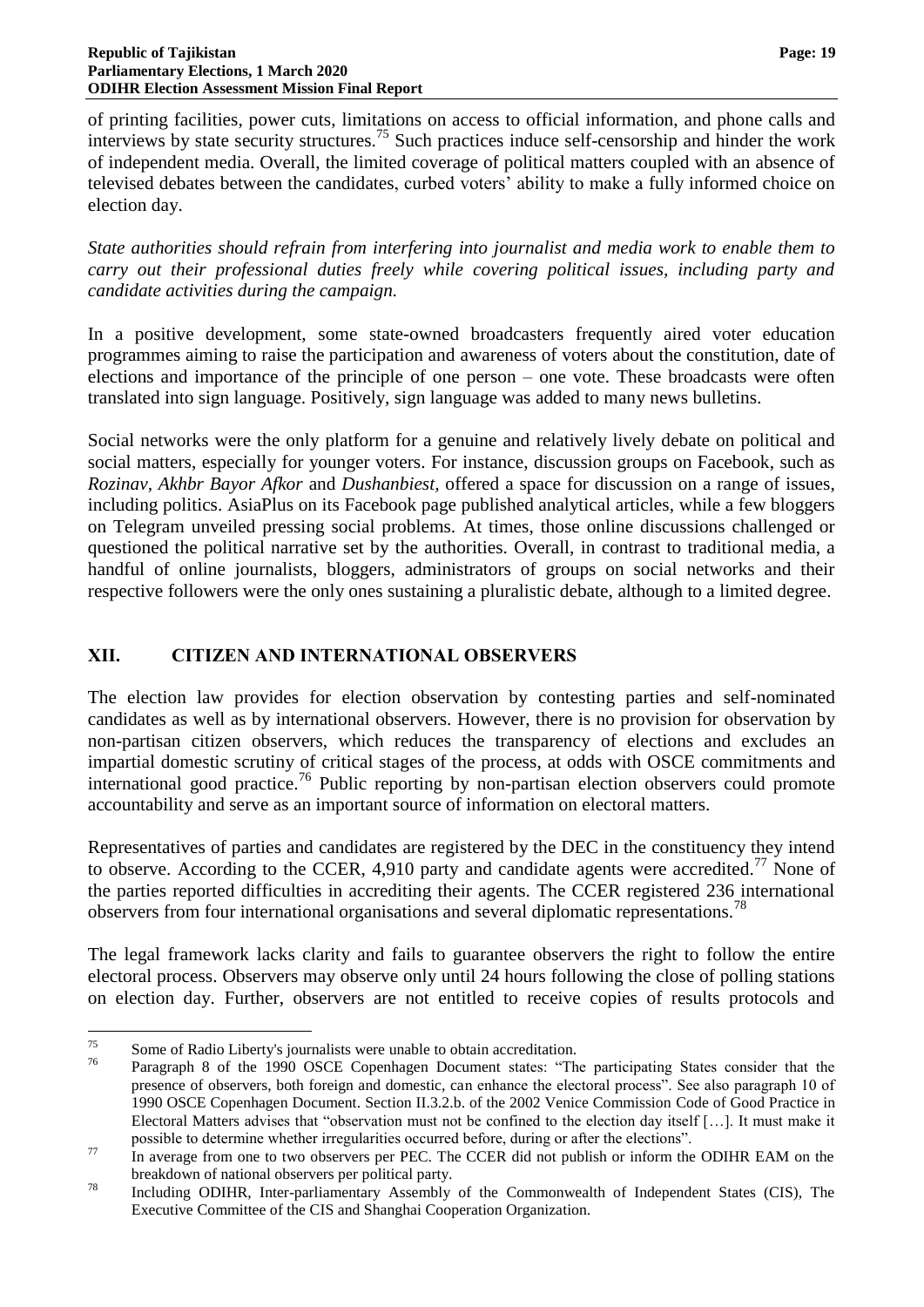observer presence is not envisaged during the tabulation of results at the DECs. While the ODIHR EAM had unrestricted access to the DECs and PECs, the mission was not provided essential electoral data and could not meaningfully observe the actual work of the CCER.

*The electoral law should provide for independent, non-partisan citizen election observation, in line with the 1990 OSCE Copenhagen Document. All observers should be afforded the same rights by law and in practice, explicitly allowing observation of all stages of the electoral process.*

# <span id="page-21-0"></span>**XIII. COMPLAINTS AND APPEALS**

Electoral dispute resolution processes are regulated by the election law, the code on civil procedures, the Code of administrative offences and the CCER regulations. Complaints and appeals procedures are generally in line with international standards and commitments. The law provides for open hearings, reasonable deadlines for review and there are no court fees for election related cases.<sup>79</sup>

Any decision, action or inaction of the election administration can be challenged before a higher commission or a district or city court. Complaints against CCER decisions can be brought before the Supreme Court. Both courts and election commissions have the authority to consider first instance claims; however, the law is clear that courts have precedence over election commissions. Allegations on breaches of basic freedoms can be filed with the courts and the Ombudsperson.<sup>80</sup>

The CCER did not receive any complaint and the ODIHR EAM is not aware of any complaint filed with any court.<sup>81</sup> At the same time, the general prosecutor informed the ODIHR EAM about four inquiries of violations of electoral rights; all out of prosecutor's purview.<sup>82</sup> No electoral offences were reported to public and to the ODIHR EAM. The absence of formal complaints, despite some grievances being conveyed to the ODIHR EAM, might indicate the reduced trust in the impartiality and independence of election administration and judiciary as well as lack of public awareness about the electoral dispute mechanism.

# <span id="page-21-1"></span>**XIV. ELECTION DAY**

In line with ODIHR methodology, the EAM did not conduct a comprehensive or systematic observation of election day proceedings. Mission members visited a limited number of polling stations in Dushanbe, Faizabod, Hisor, Rudaki and Vahdat districts on election day, as well as in Dushanbe and Nurek district during the early voting period.

# <span id="page-21-2"></span>**A. EARLY VOTING AND ELECTION DAY**

Early voting, intended for those unable to vote on election day, was available from 23 February. Several PECs visited by the ODIHR EAM were ill-informed of the early voting procedures.<sup>83</sup> This

<sup>79</sup> Complaints can be filed within 10 days from the day the alleged irregularity occurred and considered within 3 days or immediately if submitted less than 6 days before elections.

<sup>&</sup>lt;sup>80</sup> The Ombudsperson informed the ODIHR EAM that no such cases were ever reviewed.

<sup>81</sup> Judges and election officials alleged that the lack of complaints indicates improved legislation, performance of the election administration and the absence of Islamic Renaissance Party of Tajikistan in electoral contest.

<sup>82</sup> One was submitted by an anonymous claimant, two – by candidates whose registration was rejected based on previous criminal records, and the fourth by a candidate who did not receive his registration card in time.

<sup>&</sup>lt;sup>83</sup> One PEC visited indicated that early voting was permitted only three days prior to election day and another indicated that it was not permitted at all.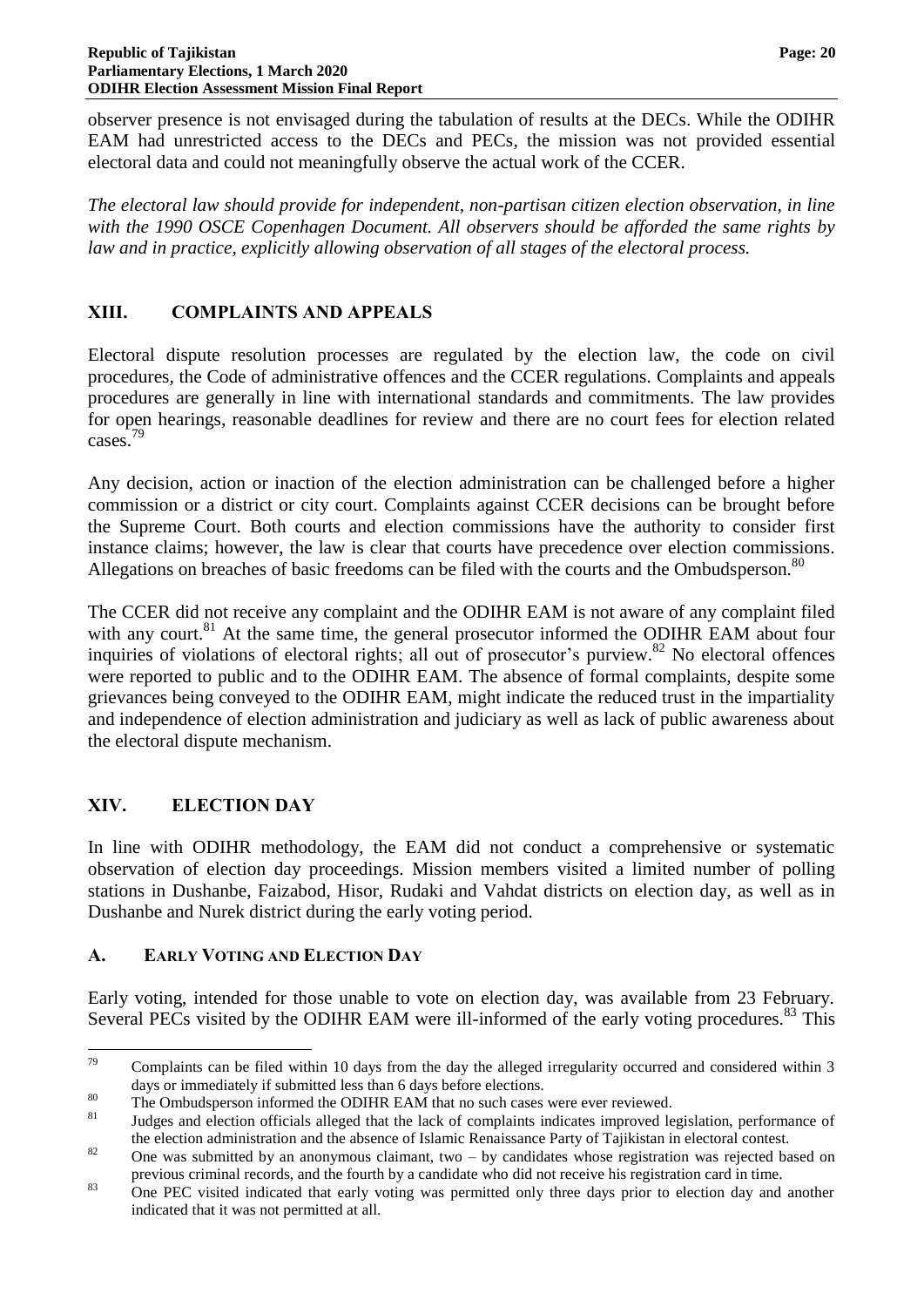indicated that DEC and PEC members were not adequately trained on the election-day procedures. The CCER did not release any data on turnout during early voting.

Election day proceeded orderly and polling was well organised at the polling stations visited by the ODIHR EAM. Voting took place between 6.00 and 20.00 and mobile voting was provided for homebound voters, upon justified request. The limited number of polling stations visited by the ODIHR EAM were properly equipped, had received their ballot papers and materials on time, and their layout allowed for an orderly flow of voters. No queues were observed. All polling stations visited were well staffed and party observers were notably absent. When party observers were present, they were exclusively from the PDPT.

In all polling stations visited, the ODIHR EAM observed several irregularities, such as instances of proxy voting and multiple ballots folded together inside the ballot box. Cases of identical signatures on voter lists, observed in polling stations visited, also indicated either ballot box stuffing or proxy voting. In all polling stations visited, a significant number of voters were added to the voter list on election day, including in small villages. PEC members could not provide a plausible explanation as to why those voters were added in the voter list and allowed to cast their ballots.

*The election administration should undertake measures to ensure the integrity of the electoral process, in particular by preventing proxy voting, multiple voting and ballot box stuffing.*

All polling stations visited by the ODIHR EAM were accessible for voters with physical disabilities, with step-free access and a designated polling booth with seating. Women were well represented at the PEC level forming more than half of polling station staff in locations visited.<sup>84</sup>

# <span id="page-22-0"></span>**B. COUNTING**

The ODIHR EAM was allowed to observe the count in the polling stations visited, but along with party agents was requested to remain at a long distance from the count making any observation effectively impossible. In addition, attempts were made by PEC members to obstruct observers' view of the procedures, further reducing transparency of the counting process.

In spite of constrains imposed, the ODIHR EAM observed a number of irregularities during counting. The validity of ballots was not determined in a consistent manner, the reconciliation of cast ballot papers against the voter list was not conducted, and unused ballot papers and the final results were not recorded properly. PEC results protocols were not publicly displayed at polling stations observed, at odds with the election law. Party observers informed the ODIHR EAM that they were allowed only to record the numbers, but not to take a photocopy or a snapshot of the final protocol. While visiting a DEC in Dushanbe on 2 March, the ODIHR EAM found no PEC protocols posted, and no protocol data was provided to the ODIHR EAM upon request. The DEC chair could not provide any detail on the actual number of votes cast in the constituency or on the candidates elected, which highlighted the lack of transparency in the ballot counting and tabulation process in that particular DEC.

*Robust procedures for counting and tabulating results and storage of sensitive materials should be developed and adhered to at all levels of election administration in order to enhance integrity, accountability and transparency in the result management.*

<sup>84</sup> The CCER did not provide the ODIHR EAM with the data on the gender composition of the PECs and DECs.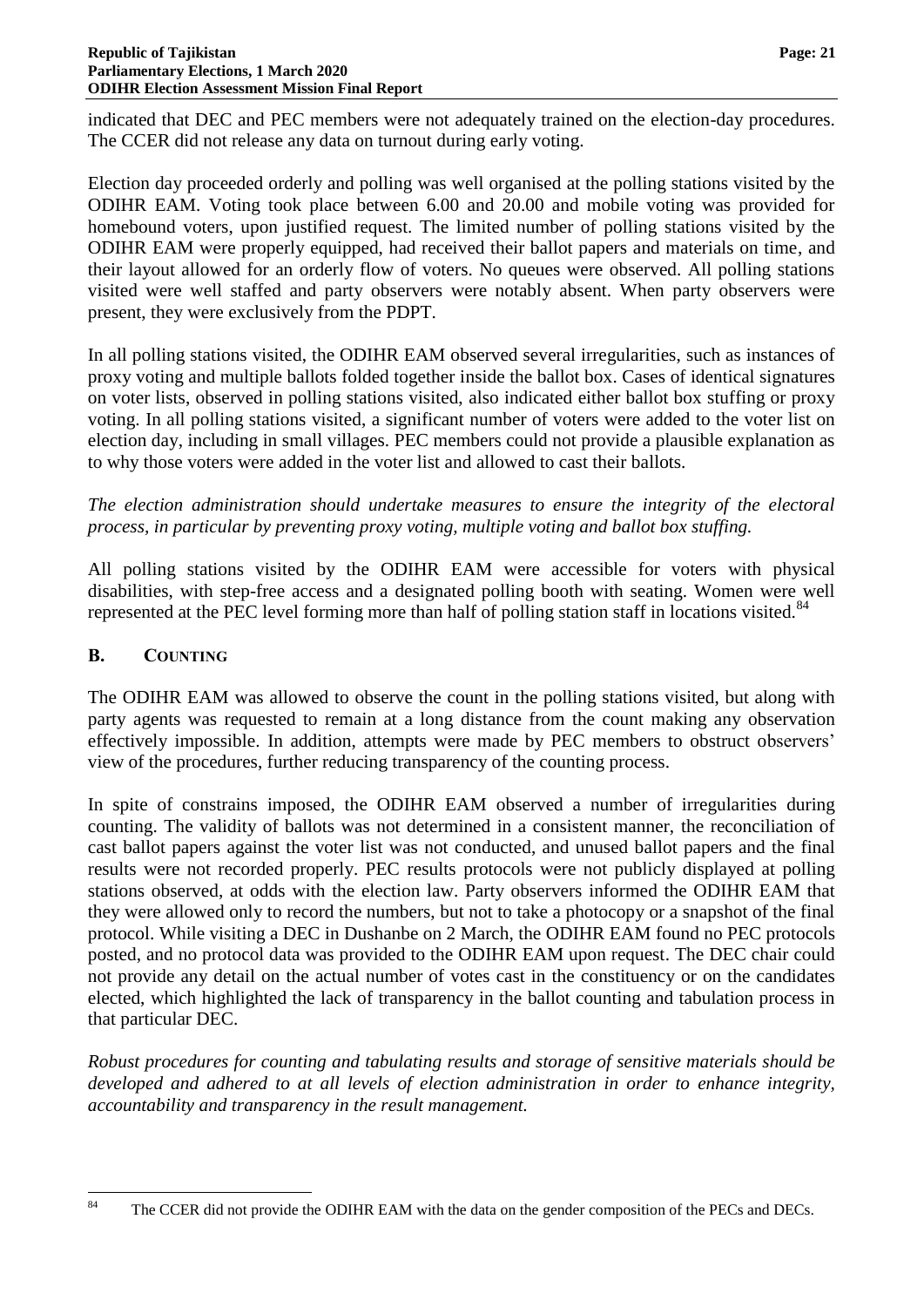# <span id="page-23-0"></span>**XV. ANNOUNCEMENT OF RESULTS AND POST-ELECTION DAY DEVELOPMENTS**

On 2 March, the CCER announced the preliminary results and reported nationwide turnout at 86.4 per cent in a televised press conference. Announcement was made within the legal deadline of 24 hours of the election. The CCER reported on its performance prior to the elections, vote totals for proportional race and names of the winners in the single mandate constituencies. The full text of the announcement was not published on the CCER website. Other essential information, including disaggregated voter turnout by DEC and PEC, votes cast abroad, number of invalid votes, number of votes cast for each candidate in single mandate constituencies and winner's party affiliation, was also not released.

The election law stipulates that election results be published no later than two weeks after the elections. The CCER published names of elected deputies for both races on 10 March in the state newspaper. However, final results protocols were neither published online nor did the CCER provide such information upon ODIHR EAM's request. According to the ODIHR EAM party interlocutors, detailed results were not shared with the parties as well. This way of proceedings does not conform with international standards and previous ODIHR recommendations related to transparency and accountability in electoral process. It also prevents voters from scrutinising the election results independently.<sup>85</sup>

The lack of published results for each polling station undermined transparency of the elections and impeded candidates' and political parties' ability to assess their electoral support as well as could preclude them from requesting a re-count or from submitting a complaint if desired.<sup>86</sup> Further, there was no standard procedure for the storage and transportation of election materials.

# *In line with basic principles for transparency and accountability, the CCER should publish full preliminary and final results for all races in a timely manner, disaggregated by polling stations.*

Six parties received seats in the *Majlisi Namoyandagon*, with the PDPT having the absolute majority. Apart from the PDPT, the APT and PERT are entitled to form a faction. According to the CCER, winners in all single-mandate constituencies scored more than 50 per cent of votes, eliminating the need for a re-run.

None of the six parties that entered the *Majlisi Namoyandagon* raised publicly any issues with the outcome of elections. The leader of the SDPT, on his Facebook page, denounced the results citing politically motivated fraudulent activities of the authorities. However, no complaints were filed either with the CCER or the courts. The absolute majority of media merely cited the CCER announcement, as published by the official news agency. Only Radio Liberty and AsiaPlus offered a journalistic analysis of elections and interviewed political parties about their views on results and the electoral process. In line with the presidential decree, the newly elected *Majlisi Namoyandagon* convened on 17 March.

<sup>85</sup> <sup>85</sup> Paragraph 20 of the 1996 UNHRC General Comment No.25 reads: "There should be independent scrutiny of the voting and counting process […] so that electors have confidence in the security of the ballot and the counting of the votes". Article 10 of the 2003 UNCAC states that State party shall take such measures as may be necessary to enhance transparency in its public administration, including with regard to its organization, functioning and decision-making processes.

<sup>&</sup>lt;sup>86</sup> All electoral stakeholders, including voters, could request recounts, but no one exercised this right.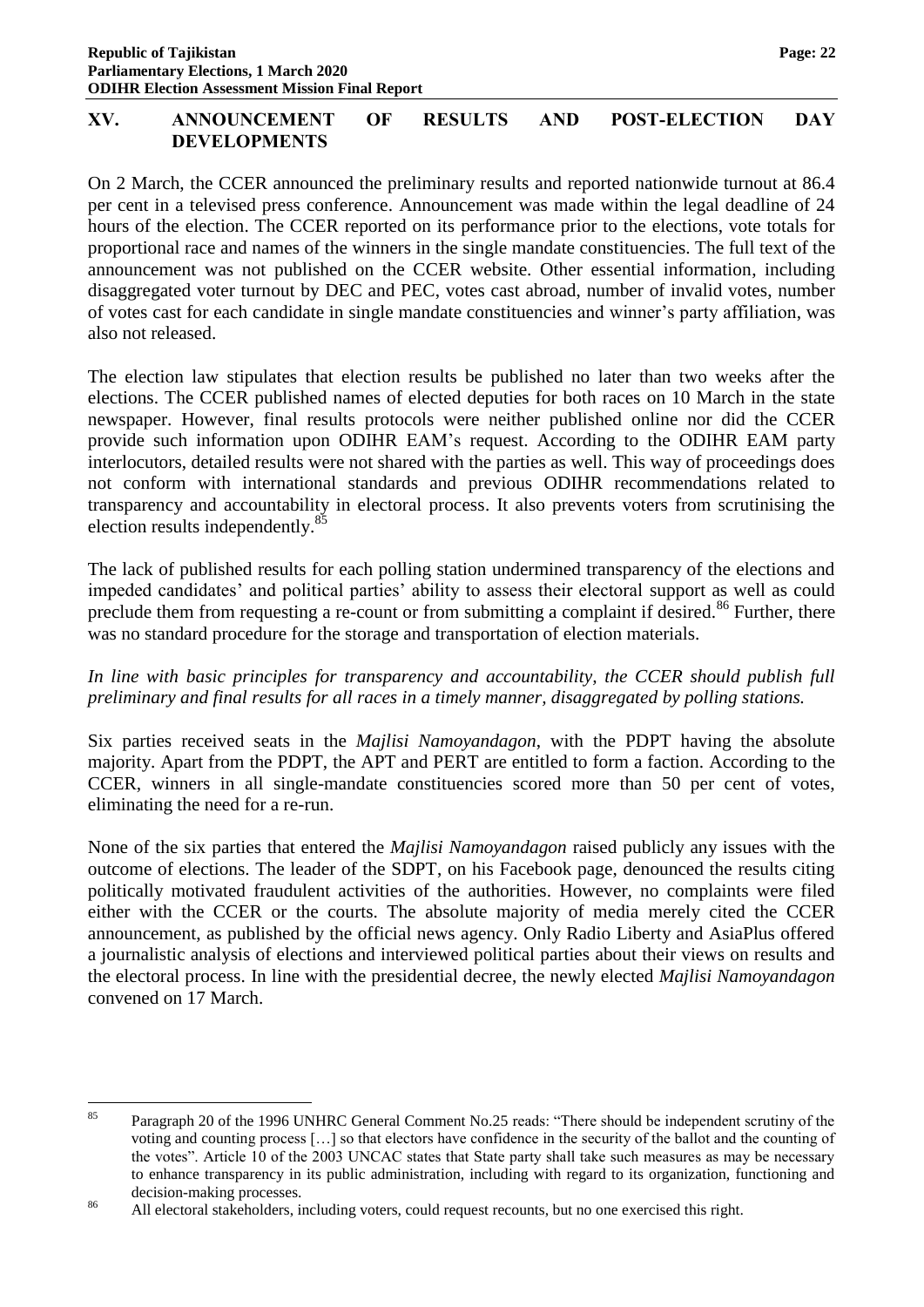# <span id="page-24-0"></span>**XVI. RECOMMENDATIONS**

These recommendations, as contained throughout the text, are offered to further enhance the conduct of elections in Tajikistan and to support efforts to bring them fully in line with OSCE commitments, other international obligations and standards for democratic elections.<sup>87</sup> These recommendations should be read in conjunction with past ODIHR recommendations that Tajikistan has yet to address. ODIHR stands ready to assist the authorities of Tajikistan to further improve the electoral process and address the recommendations contained in this and previous reports.

# <span id="page-24-1"></span>**A. PRIORITY RECOMMENDATIONS**

- 1. A comprehensive review of the electoral legal framework should be undertaken in an open and inclusive manner to eliminate the significant shortcomings identified in this and prior ODIHR reports.
- 2. State authorities should refrain from interfering into journalist and media work to enable them to carry out their professional duties freely while covering political issues, including party and candidate activities during the campaign.
- 3. The CCER members' selection process should include adequate transparency and accountability measures to ensure the CCER is independent from both government institutions and parliament in the execution of its mandate. Security of tenure for CCER commissioners should be strengthened.
- 4. The accuracy of voter lists should be improved, with consideration given to the introduction of a permanent, centralized voter register. The voter register should be comprehensively updated ahead of each election and be centrally checked for errors and multiple registrations.
- 5. The electoral law should provide for independent, non-partisan citizen election observation, in line with the 1990 OSCE Copenhagen Document. All observers should be afforded the same rights by law and in practice, explicitly allowing observation of all stages of the electoral process.
- 6. Robust procedures for counting and tabulating results and storage of sensitive materials should be developed and adhered to at all levels of election administration in order to enhance integrity, accountability and transparency in the result management.
- 7. In line with basic principles for transparency and accountability, the CCER should publish full preliminary and final results for all races in a timely manner, disaggregated by polling stations.

<sup>87</sup> <sup>87</sup> In paragraph 25 of the 1999 OSCE Istanbul Document, all OSCE participating States committed themselves "to follow-up promptly the ODIHR's election assessments and recommendations". The follow-up of prior recommendations is assessed by the ODIHR EAM as follows: recommendations 20 and 29 from the [ODIHR](https://www.osce.org/odihr/elections/tajikistan/158081?download=true)  [final report on the 2015 parliamentary elections](https://www.osce.org/odihr/elections/tajikistan/158081?download=true) (2015 Final Report) are fully implemented. The recommendations, 19 and 27 from the [ODIHR final report on the 2013 presidential election](https://www.osce.org/odihr/110986?download=true) (2013 Final Report) are mostly implemented. The recommendations 13, 14 and 21 from the 2015 Final Report, and 13 from the 2013 Final Report are partially implemented.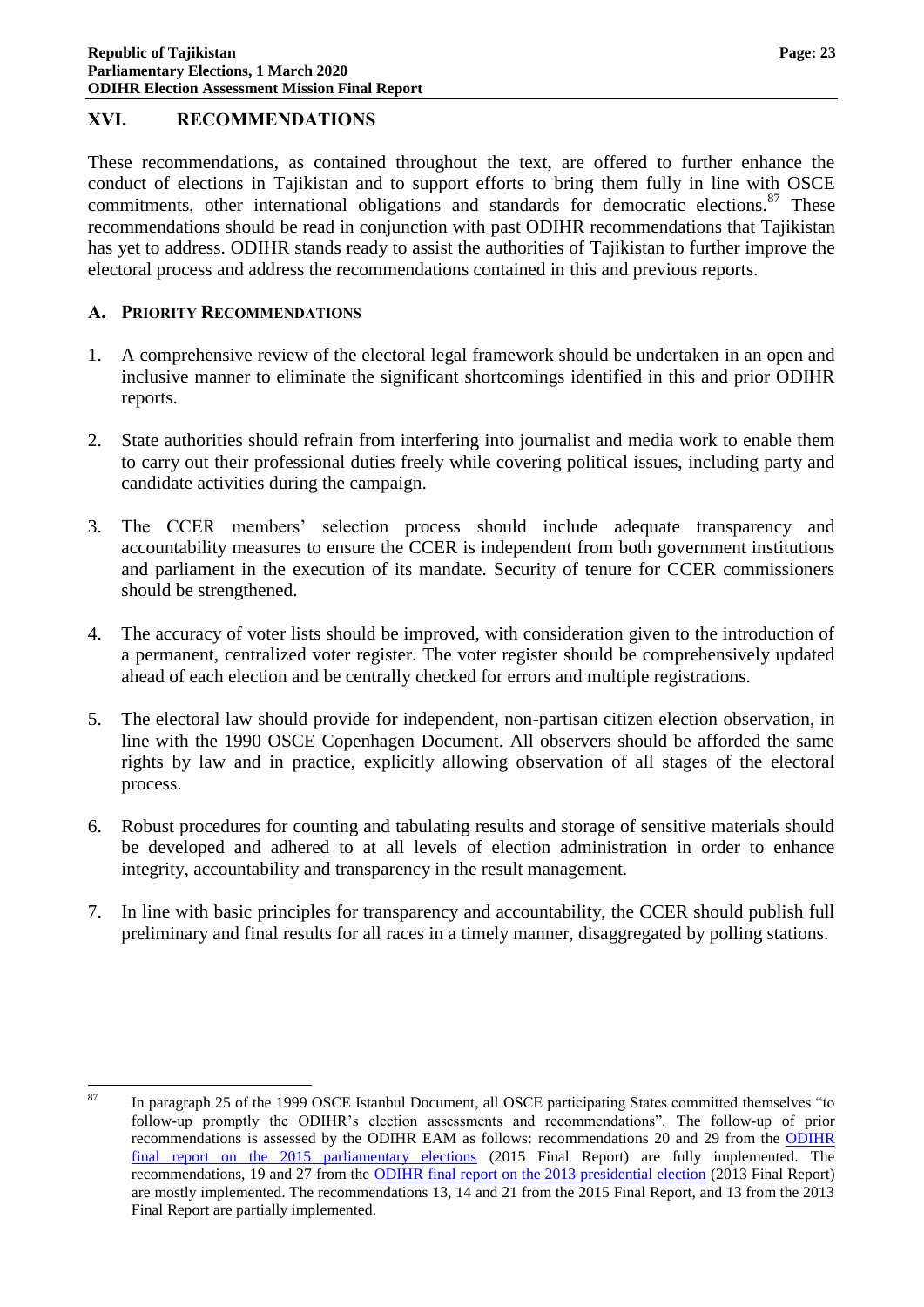#### <span id="page-25-0"></span>**B. OTHER RECOMMENDATIONS**

#### **LEGAL FRAMEWORK**

- 8. To ensure universal suffrage the authorities should consider ratifying the UN Convention on the Rights of Persons with Disabilities and consistently apply its provisions.
- 9. The CCER regulations could be reviewed and published to adequately supplement the legal framework in order to ensure that procedural aspects are sufficiently detailed and published in line with the principles of legal certainty and access to information.

#### **ELECTORAL SYSTEM**

10. Constituency boundaries should be regularly revised to uphold the constitutional principle of vote equality, the provisions of the election law, OSCE commitments and other international standards. To enhance the transparency, the revision process should involve broad public consultation.

#### **ELECTION ADMINISTRATION**

- 11. The DEC and PEC formation process should ensure impartiality of the election administration and be based on transparent selection criteria. Further safeguards should be developed and implemented to ensure that the DECs and PECs are independent from central and local government.
- 12. The CCER should utilize its website as an instrument to enhance transparency of the electoral process. Information of public interest, including all CCER decisions and key electoral data, should be made publicly available in a format that enables easy and prompt access.

#### **VOTER REGISTRATION**

- 13. Restrictions on the voting rights of citizens serving prison terms regardless of the severity of the crime should be reconsidered to ensure proportionality between the limitation imposed and the severity of the offence. The restrictions on the voting rights of persons based on the intellectual and psycho-social disabilities should be removed.
- 14. A legal deadline for closing voter lists prior to election day could be introduced. Supplementary registration of voters on election day should only be permitted in accordance with clearly defined legal requirements, subject to judicial or administrative control, with effective safeguards against multiple registrations.

#### **CANDIDATE REGISTRATION**

- 15. The residency requirement, the blanket restriction on the right to stand due to a previous criminal conviction or exclusion for being under investigation should be reconsidered and brought in line with international standards and good practice.
- 16. The CCER should publish a consolidated list of nominated and registered candidates disaggregated by political party and gender for both the nationwide and single mandate constituencies, including on its website and in a format that respects voters' right to easy and prompt access to such information.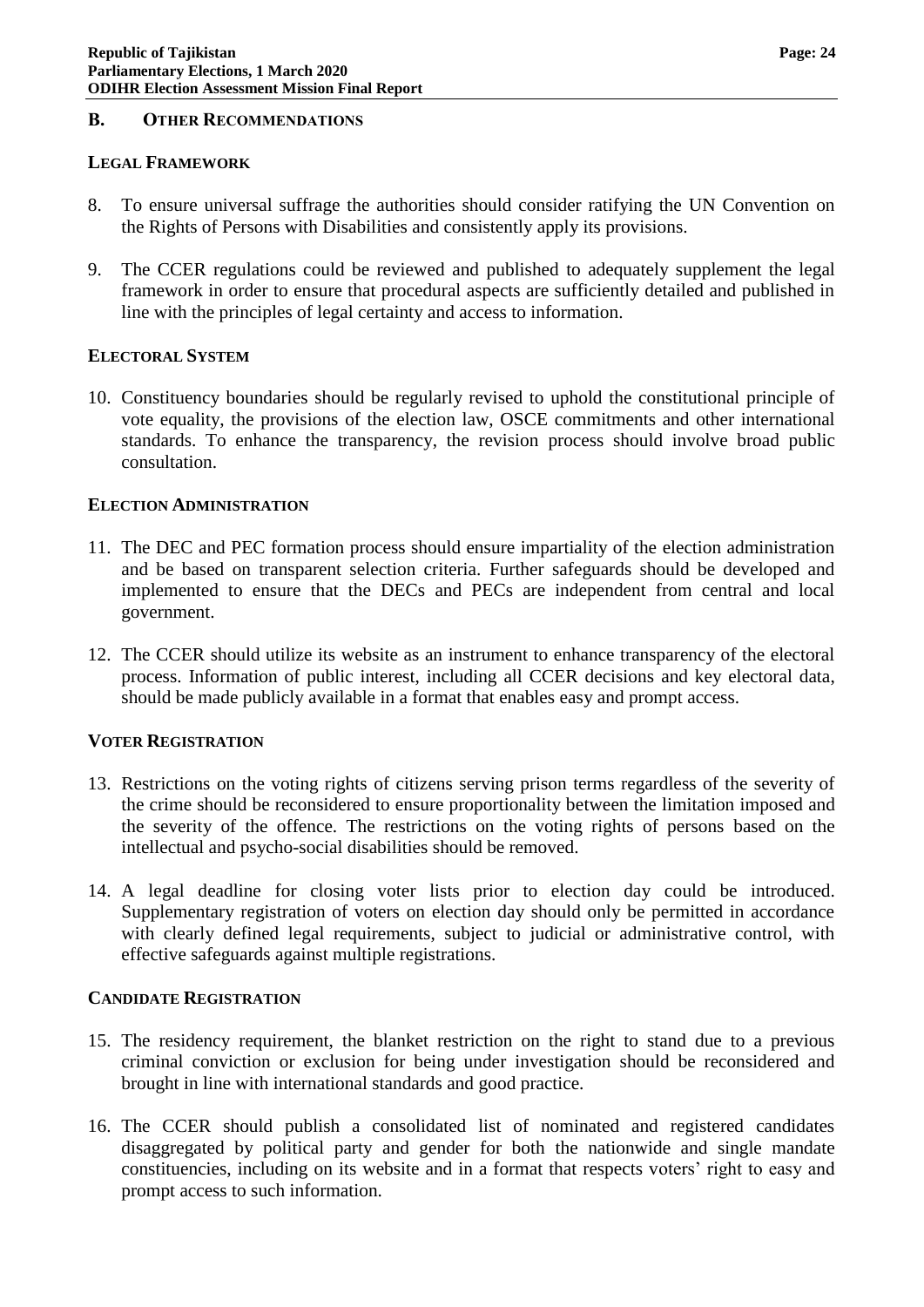#### **CAMPAIGN ENVIRONMENT**

- 17. The role of electoral management bodies and local authorities in defining campaign modalities should be substantially reduced enabling candidates and parties to design and conduct their campaigns independently. The Law on Meetings, Demonstrations and Street Processions should be amended to require a simple notification procedure rather than an authorization.
- 18. Limitations on activities of civil society organizations should be repealed to comply with OSCE commitments and other international standards for the right to political participation and the right to freedom of expression by law and in practice.

# **CAMPAIGN FINANCE**

19. Public disclosure requirements should be introduced to enhance transparency and uphold the principle of voters making an informed choice. Campaign finance rules could be further strengthened by providing clearly defined and proportionate sanctions for established violations.

#### **MEDIA**

- 20. Criminalisation of defamation and insult of the president and state officials should be repealed in favour of proportionate civil sanctions, designed to restore the reputation harmed.
- 21. The state authorities should maintain open access to the Internet. Any restrictions imposed on access to online information sources must be provided for by the law and conform to the strict tests of necessity and proportionality, as outlined in international standards. The authorities should establish a transparent procedure and provide clear and exhaustive criteria for exceptional blocking of online media or social networks.
- 22. The authorities could consider changing the status of state broadcasters to public media. Editorial independence and financial autonomy of these media should be guaranteed to ensure public access to different political views.

# **ELECTION DAY**

23. The election administration should undertake measures to ensure the integrity of the electoral process, in particular by preventing proxy voting, multiple voting and ballot box stuffing.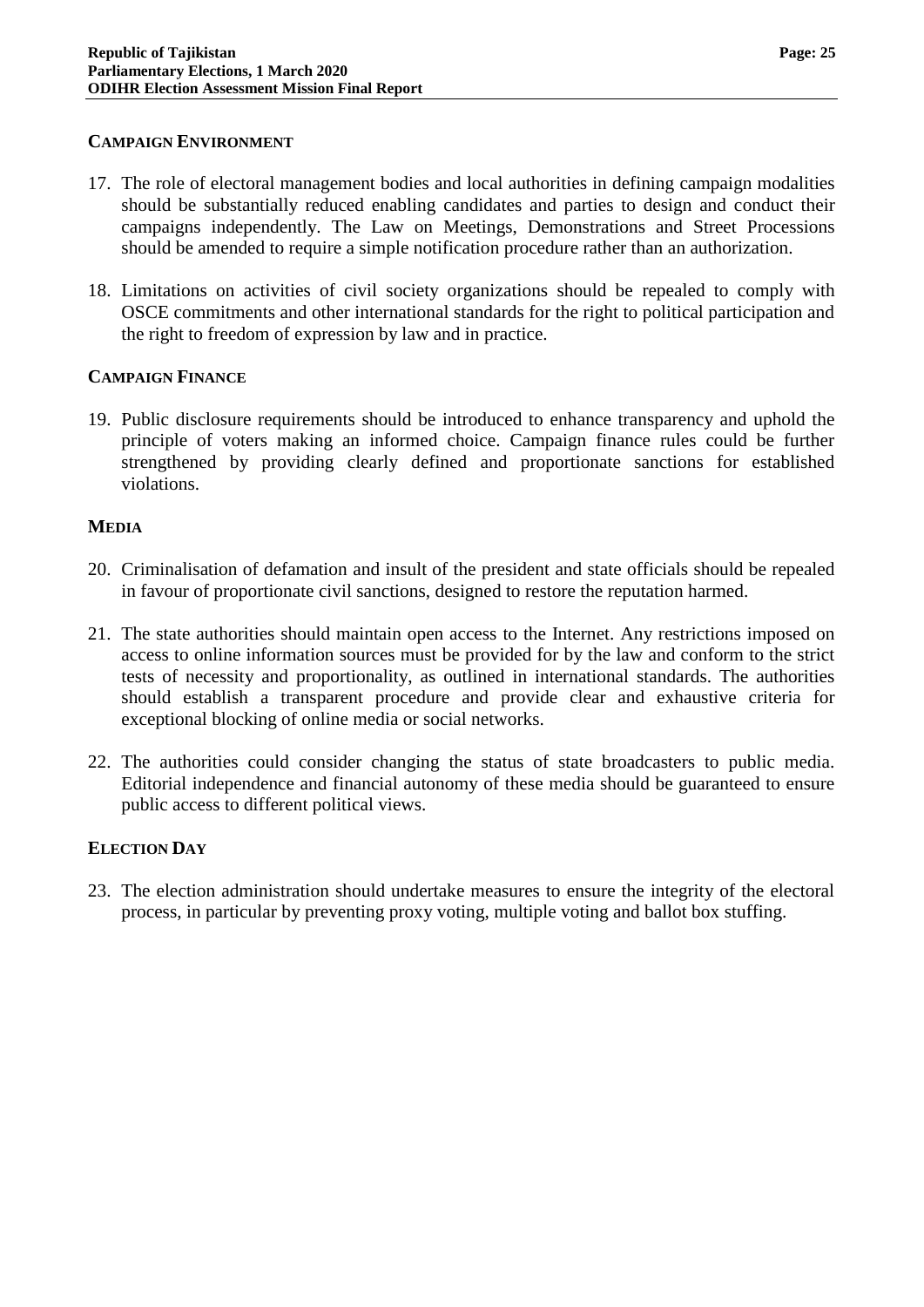#### <span id="page-27-0"></span>**ANNEX I –ELECTION RESULTS**

The information below is based on the data announced at the CCER press conference held on 2 March.<sup>88</sup>

| <b>Political Party</b> | <b>Votes Cast</b><br>(Nationwide<br>District) | Percentage<br>(Nationwide<br>District) | <b>Nationwide</b><br>seats | Single-<br>mandate<br>seats               | <b>Total seats</b> |
|------------------------|-----------------------------------------------|----------------------------------------|----------------------------|-------------------------------------------|--------------------|
| <b>PDPT</b>            | 2,139,741                                     | 50.4                                   | 12                         | 35                                        | 47                 |
| <b>PERT</b>            | 705,252                                       | 16.6                                   | $\overline{4}$             | $\mathbf{1}$                              | 5                  |
| APT                    | 700,582                                       | 16.5                                   | $\overline{4}$             | 3                                         | 7                  |
| <b>SPT</b>             | 218,696                                       | 5.2                                    | $\mathbf{1}$               | $\overline{0}$                            | $\mathbf{1}$       |
| <b>DPT</b>             | 216,526                                       | 5.1                                    | $\mathbf{1}$               | $\overline{0}$                            | 1                  |
| <b>CPT</b>             | 132,000                                       | 3.1                                    | $\overline{0}$             | $\overline{2}$                            | $\overline{2}$     |
| <b>SDPT</b>            | 13,735                                        | 0.3                                    | $\overline{0}$             | N <sub>o</sub><br>candidates<br>nominated | $\overline{0}$     |
| Self-nominated         | Not reported                                  | Not reported                           | Not reported               |                                           |                    |
| Votes against all      | 52,030                                        | 1.4                                    |                            |                                           |                    |
| Turnout                | 4,260,951                                     | 86.4                                   |                            |                                           |                    |
| Registered voters      | 4,929,128                                     |                                        |                            |                                           |                    |

<sup>88</sup> The CCER did not publish preliminary and final election results at their website. The number of the seats received by the PDPT includes the number of self-nominated candidates elected and affiliated with the PDPT.